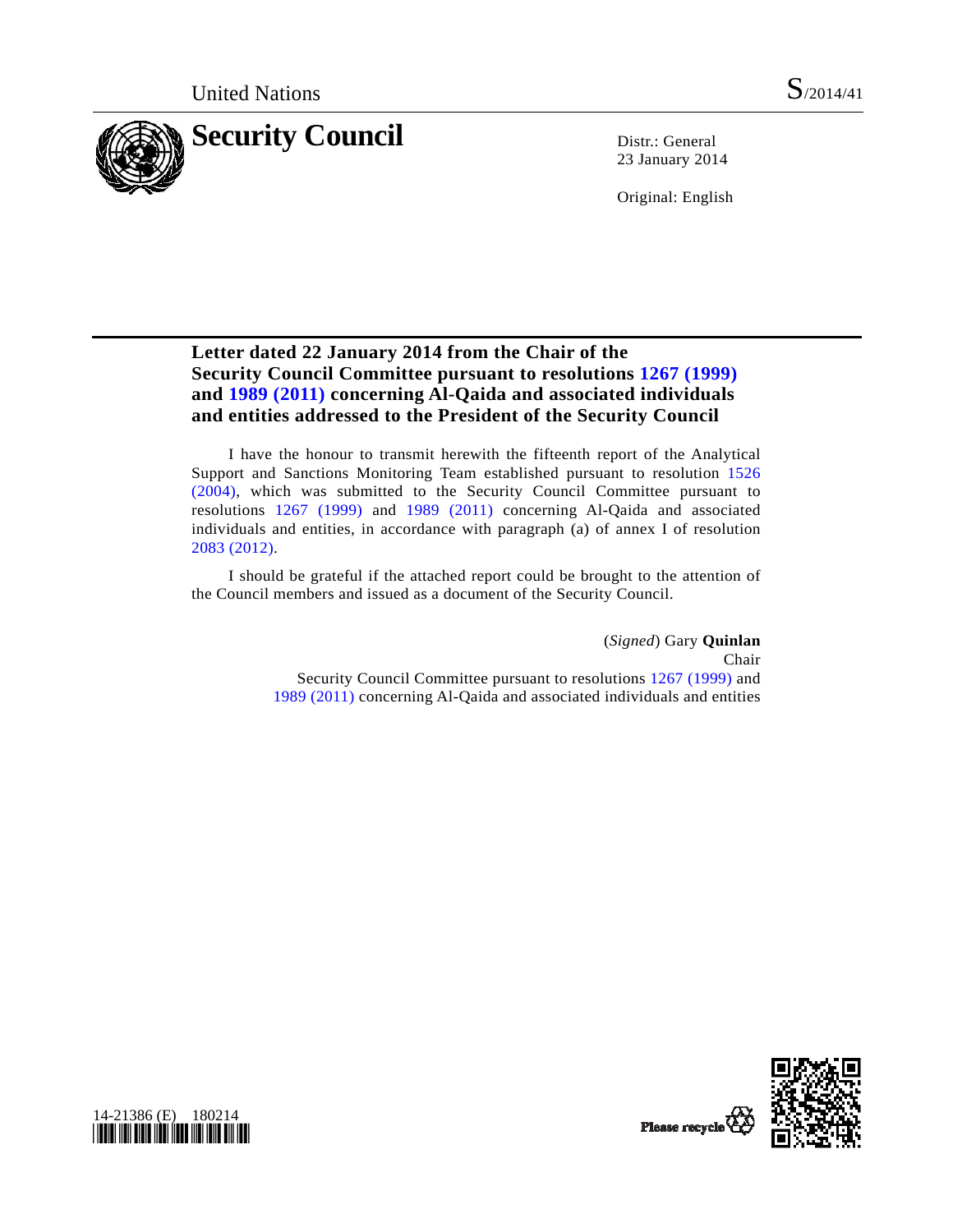**Letter dated 26 December 2013 from the Analytical Support and Sanctions Monitoring Team in accordance with paragraph (a) of annex I to Security Council resolution [2083 \(2012\)](http://undocs.org/S/RES/2083(2012)) addressed to the Chair of the Security Council Committee pursuant to resolutions [1267 \(1999\)](http://undocs.org/S/RES/1267(1999)) and [1989 \(2011\)](http://undocs.org/S/RES/1989(2011)) concerning Al-Qaida and associated individuals and entities** 

 I have the honour to transmit to you the fifteenth report of the Analytical Support and Sanctions Monitoring Team in accordance with paragraph (a) of annex I to resolution [2083 \(2012\).](http://undocs.org/S/RES/2083(2012))

 The Monitoring Team notes that the document of reference is the English original.

 The report makes few direct recommendations for consideration by the Committee. This reflects the fact that the report of June 2013 made a number of recommendations, most of which have been endorsed by the Committee. Hence much of the current focus of the Monitoring Team is on implementing these recommendations rather than on making fresh ones.

 I would like to pay tribute to the hard work and dedication of the Monitoring Team in preparing the report. Both the experts and the staff assigned to support the Team worked intensively to prepare the report, which draws extensively on country visits and other information provided by Member States.

> (*Signed*) Alexander **Evans**  Coordinator Analytical Support and Sanctions Monitoring Team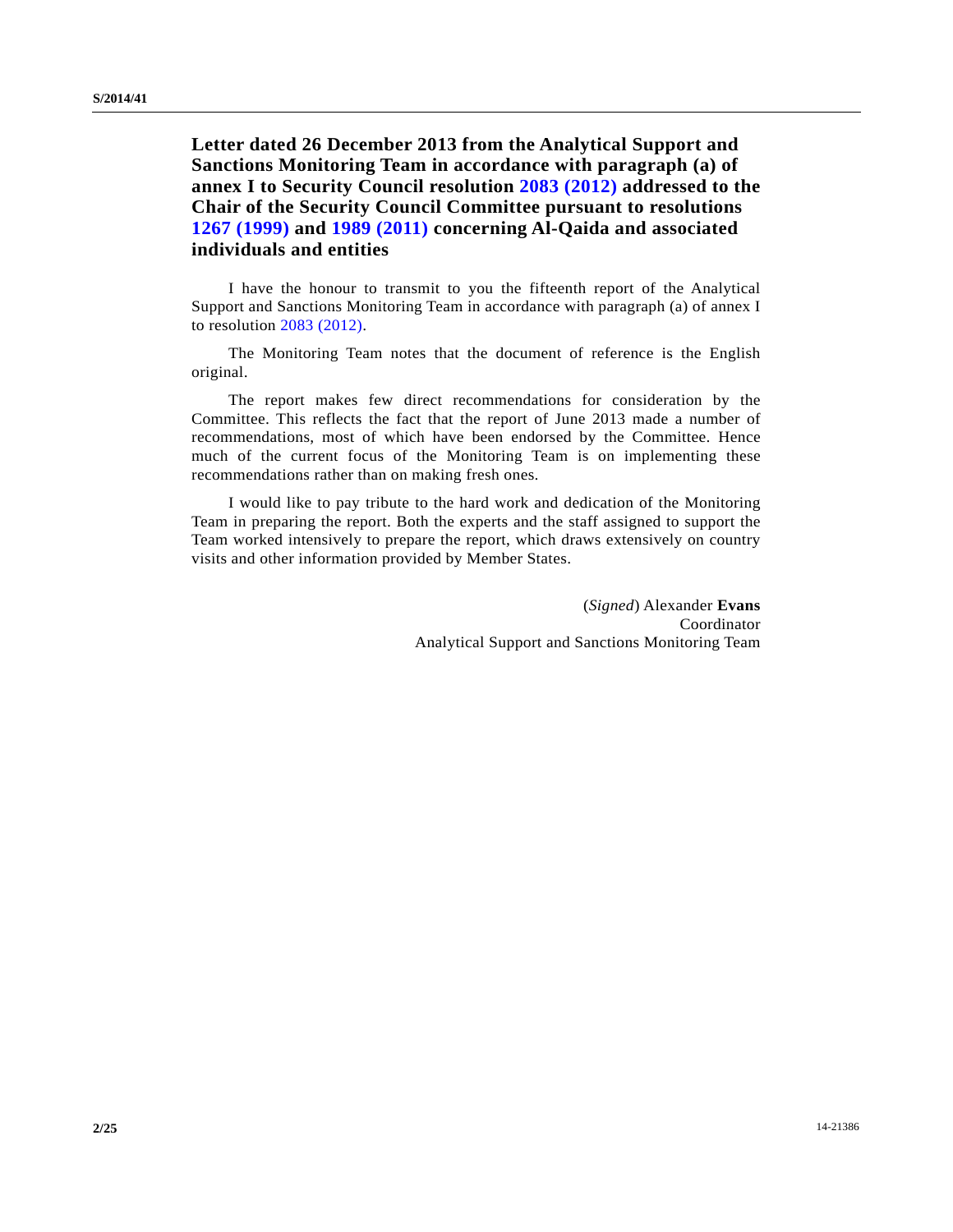# **Fifteenth report of the Analytical Support and Sanctions Monitoring Team submitted pursuant to resolution [2083 \(2012\)](http://undocs.org/S/RES/2083(2012)) concerning Al-Qaida and associated individuals and entities**

# **Contents**

|       |                |                                                           | Page |
|-------|----------------|-----------------------------------------------------------|------|
| L.    |                |                                                           |      |
| H.    |                |                                                           |      |
|       | A.             |                                                           | 5    |
|       | <b>B.</b>      |                                                           | 6    |
|       | $C_{\cdot}$    |                                                           | 8    |
| III.  |                |                                                           |      |
|       | A <sub>1</sub> |                                                           | 11   |
|       | <b>B.</b>      |                                                           | 11   |
| IV.   |                |                                                           |      |
|       | A <sub>1</sub> |                                                           | 11   |
|       | <b>B.</b>      |                                                           | 12   |
| V.    |                |                                                           |      |
|       | А.             |                                                           | 12   |
|       | <b>B.</b>      |                                                           | 13   |
| VI.   |                |                                                           |      |
|       | A.             |                                                           | 14   |
|       | <b>B.</b>      | Value of biometric information on listed individuals      | 15   |
| VII.  |                |                                                           |      |
|       | Α.             |                                                           | 16   |
|       | <b>B.</b>      |                                                           | 16   |
|       | $C_{\cdot}$    |                                                           | 18   |
|       | D.             | Chemical, biological, radiological and nuclear materials  | 18   |
|       | E.             |                                                           | 19   |
| VIII. |                |                                                           |      |
|       | A <sub>1</sub> |                                                           | 19   |
|       | <b>B.</b>      |                                                           | 20   |
|       | $\mathsf{C}$ . | Regional meetings with intelligence and security services | 20   |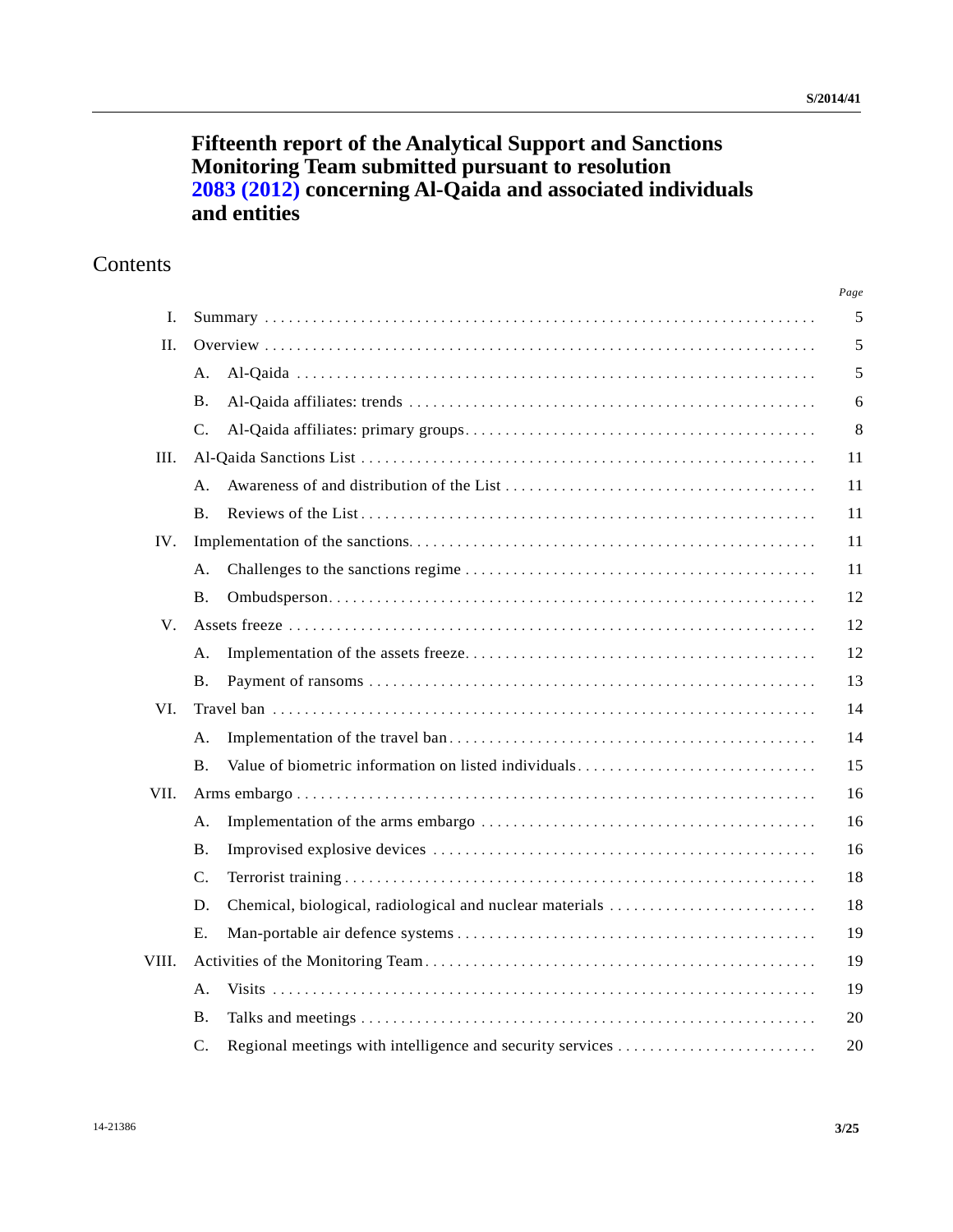|       | D.                                                                             |                                                           | - 20 |
|-------|--------------------------------------------------------------------------------|-----------------------------------------------------------|------|
|       | Е.                                                                             |                                                           | 21   |
|       | F.                                                                             | Cooperation between the Security Council and INTERPOL     | 21   |
|       | G.                                                                             | Cooperation with other Security Council panels of experts | 21   |
|       | Н.                                                                             |                                                           | 22   |
|       | Ι.                                                                             |                                                           | 22   |
| Annex |                                                                                |                                                           |      |
|       | Litigation relating to individuals and entities on the Al-Qaida Sanctions List |                                                           |      |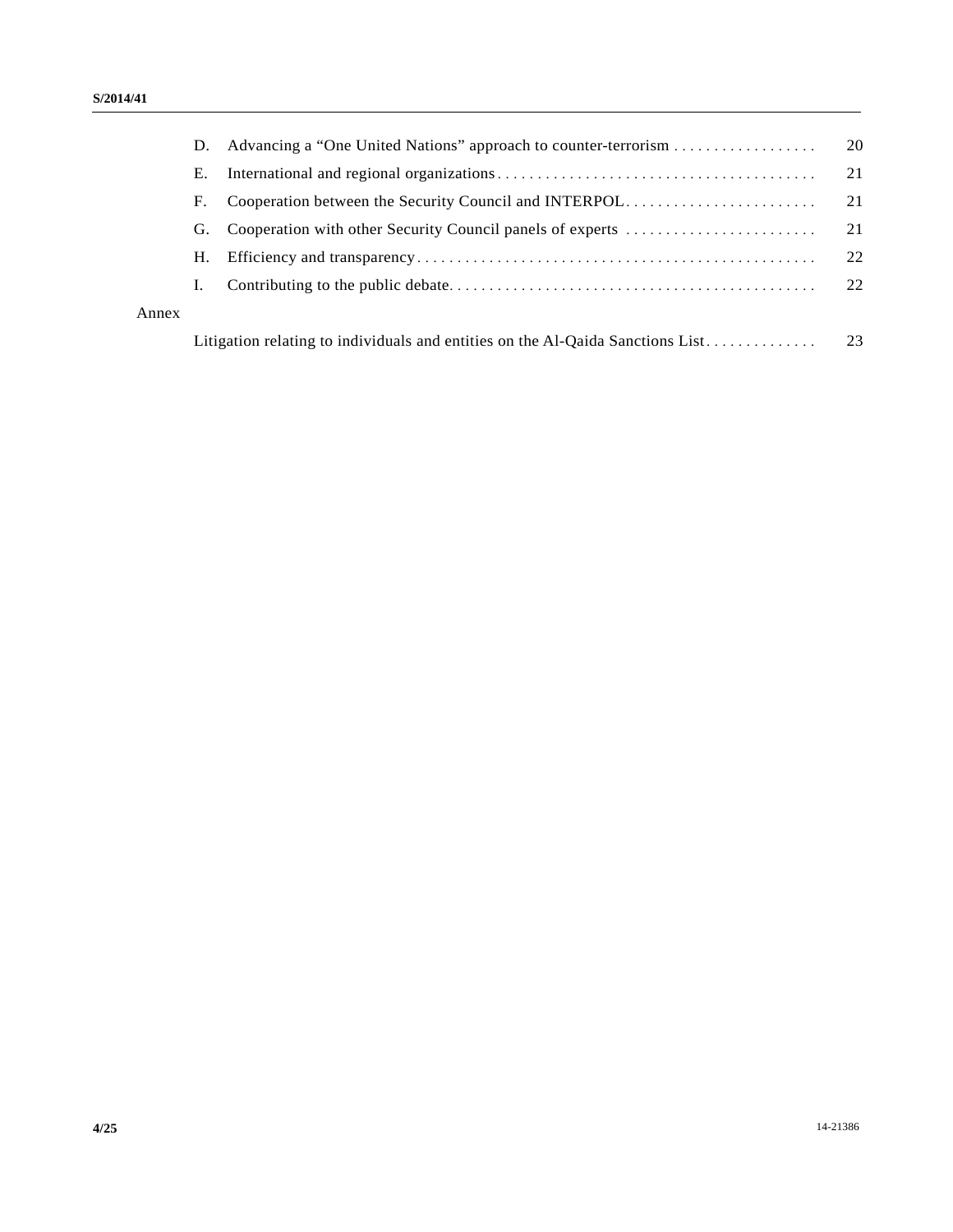# **I. Summary**

1. The present report is the fifteenth to be submitted by the Analytical Support and Sanctions Monitoring Team, which supports the work of the Security Council and its Committee established pursuant to Security Council resolutions [1267 \(1999\)](http://undocs.org/S/RES/1267(1999)) and [1989 \(2011\)](http://undocs.org/S/RES/1989(2011)) and now referred to as the Al-Qaida Sanctions Committee. The Team finds that Al-Qaida (QE.A.4.01) remains a threat, even though it has not been able to recover its former strength. Meanwhile multiple Al-Qaida affiliates are evolving, often autonomously, with generational, geographical, ethnic, structural and operational changes in evidence. The overarching ideology of international terrorism remains central for all affiliates, but local experiences and preferences generate varying operational trends. This presents a challenge for any analysis of Al-Qaida as a whole. The report also identifies three specific approaches to enhance sanctions implementation:

- First, deterring ransom payments to Al-Qaida and its affiliates to advance the assets freeze
- Second, using biometrics and changes to national inadmissible passenger criteria to advance the travel ban against listed individuals
- Third, improving analysis of and measures to limit component availability for improvised explosive devices used by Al-Qaida and its affiliates

# **II. Overview**

# **A. Al-Qaida**

<span id="page-4-1"></span><span id="page-4-0"></span>**\_\_\_\_\_\_\_\_\_\_\_\_\_\_\_\_\_\_** 

2. Al-Qaida remains a threat, even though it has not been able to recover its former strength. The ideas, inspiration and networks generated by Al-Qaida continue to reverberate. Aiman Muhammed Rabi al-Zawahiri (QI.A.6.01) remains at large but relatively ineffective, and the manner in which other Al-Qaida affiliates disregard his operational instructions remains revealing. For example, in an audio recording of September 2013 marking the twelfth anniversary of the attacks of 11 September 2001 on the United States of America released in October 2013, he emphasized Al-Qaida's desire to launch attacks against the United States and gave specific instructions concerning potential targets.<sup>[1](#page-4-0)</sup> However, these directions were hardly in evidence in the Harakat Al-Shabaab Al-Mujaahidiin (Al-Shabaab)[2](#page-4-1) attack on the Westgate shopping centre in Nairobi on 21 September, in which unarmed men, women and children were killed in cold blood, or in the double suicide bombing against a church in Peshawar, Pakistan, on 22 September. Al-Zawahiri's weak leadership and influence has not resolved differences between Al-Qaida in Iraq and its affiliate Jabhat al Nusrah (both listed as QE.J.115.04).

3. Meanwhile, the detention of Nazih Abdul Hamed Nabin al-Ruqal'l (QI.A.23.01) (also known as Anas Al-Liby) in Tripoli by United States forces on 5 October 2013, demonstrates the continuing capacity and reach of counterterrorism units. Al-Qaida senior leaders remain on the run, and appear to be

<sup>1</sup> The recording was dated 12 September 2013 but released publicly in October. 2 Listed by the Security Council Committee pursuant to resolutions 751 (1992) and 1907 (2009) concerning Somalia and Eritrea on 12 April 2010.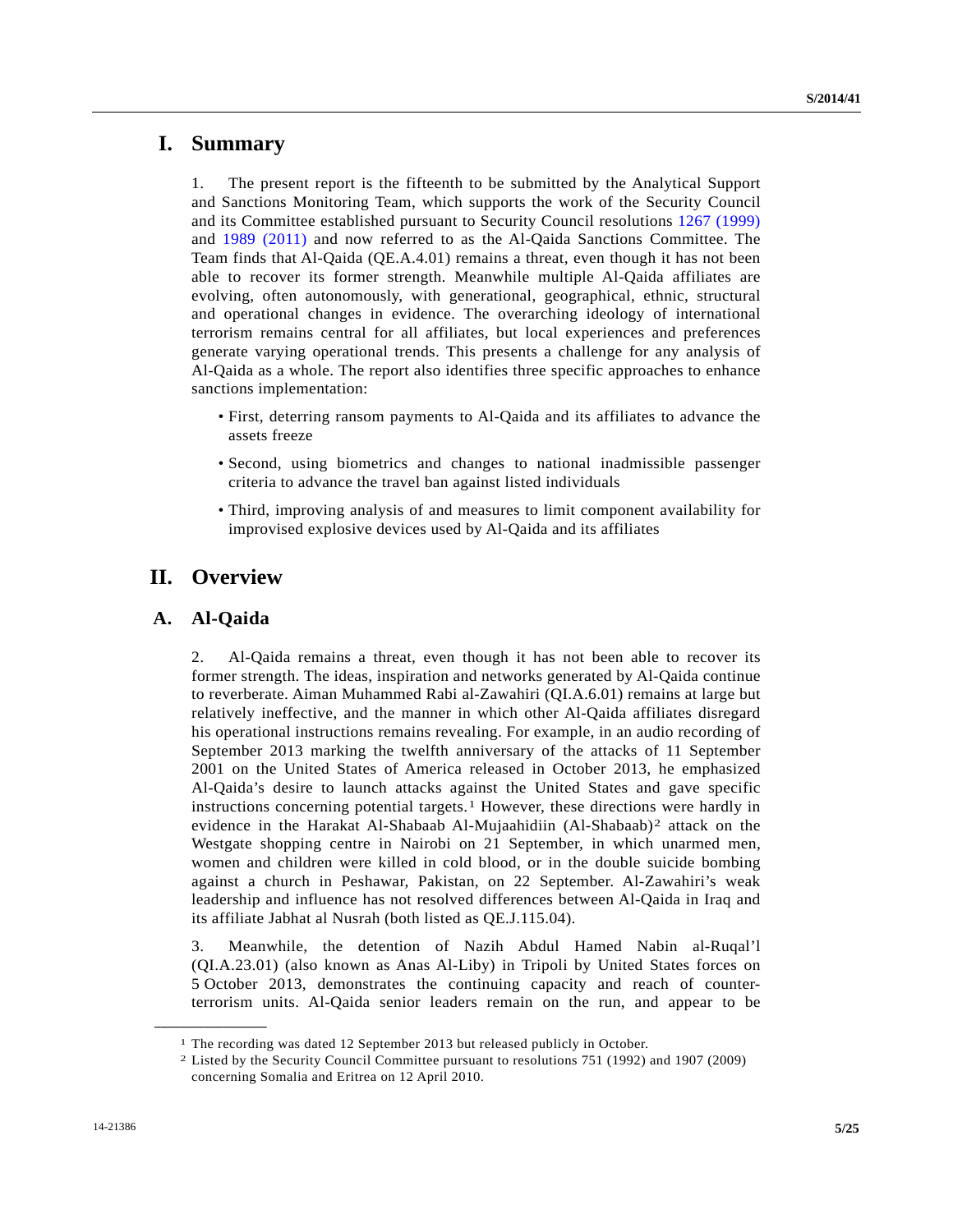following events in the wider Al-Qaida inspired movement rather than directing them. Al-Zawahiri's encouragement of "lone wolf" attacks hints at the reality of the reduced capabilities of Al-Qaida's core, but his simultaneous remarks on strikes similar to those of 11 September 2001 demonstrates the heady goals that this ideology continues to promote. A fragmented Al-Qaida is not devoid of capabilities. Al-Qaida and its leaders will continue to take advantage of national and regional conflicts to regenerate and recruit for future attacks, as is evident from contacts between Al-Qaida's core and various affiliates, along with outreach to militant groups in Libya and the Syrian Arab Republic. There are some signs that Al-Qaida is seeking to regroup and rebuild a presence in Afghanistan in advance of a crucial year of transition in 2014.

#### **B. Al-Qaida affiliates: trends**

4. Al-Qaida affiliates are evolving, often autonomously, with generational, geographical, ethnic, structural and operational changes in evidence. These changes are currently most visible within Al-Qaida affiliates in North Africa, the Sahel and the Levant. However, other affiliates are not immune to change, and evolving operational experiences and the removal of senior leaders will likely cause similar developments. The relative weakness of Al-Qaida's core has enabled a number of affiliates to operate more freely, with some operating almost completely independently.

5. **Generational change**. The leadership of some Al-Qaida affiliates shows a shift away from figures ranging in age from the late 40s to 70s to younger men in their late 30s and 40s. Mid-level commanders, in particular, are shaped by a different historical experience than their predecessors. Those gaining the most operational terrorist experience today are younger in age yet, primarily consisting of individuals in their teens through to early 30s. This is evident in groups fighting in Somalia, Yemen, the Syrian Arab Republic and Nigeria. Some Al-Qaida in the Islamic Maghreb (AQIM) (QE.T.14.01) recruits in Mali were as young as 12 years of age. Younger commanders and fighters have a different perspective on international affairs, have the potential to generate propaganda that chimes with their generation more easily, and can also challenge their own leadership on tactics and targets. The Mouvement pour l'Unification et le Jihad en Afrique de l'Ouest (MUJAO) (QE.M.134.12), for example, is composed of younger fighters who challenged the leadership of AQIM. In northern Nigeria, a new generation of Boko Haram militants is displaying a greater appetite for violence and less tolerance for local religious leadership than their predecessors.

6. **Geographical change**. Al-Qaida affiliates have shown capacity to adapt to their environment, taking advantage of local conflicts (as in the Syrian Arab Republic and northern Yemen) and gaps in governance (as in parts of Libya, Iraq and Afghanistan). They have also shown a propensity to find new spaces from which to operate when government forces push terrorists back, as Pakistan has done across much of the Federally Administered Tribal Areas, Somalia managed to do with Al-Shabaab, and French and allied forces managed to do with Al-Qaida affiliates in Mali through Operation Serval. AQIM is no longer anchored in Mali or its original sanctuaries in Algeria. Instead, many fleeing militants have regrouped in southern Libya. The Tibesti Mountains, on the borders between Chad and Libya, are a venue for terrorist training. Mount Chaambi in Tunisia, on the border with Algeria, has also become a refuge for terrorists. According to the authorities of the Niger,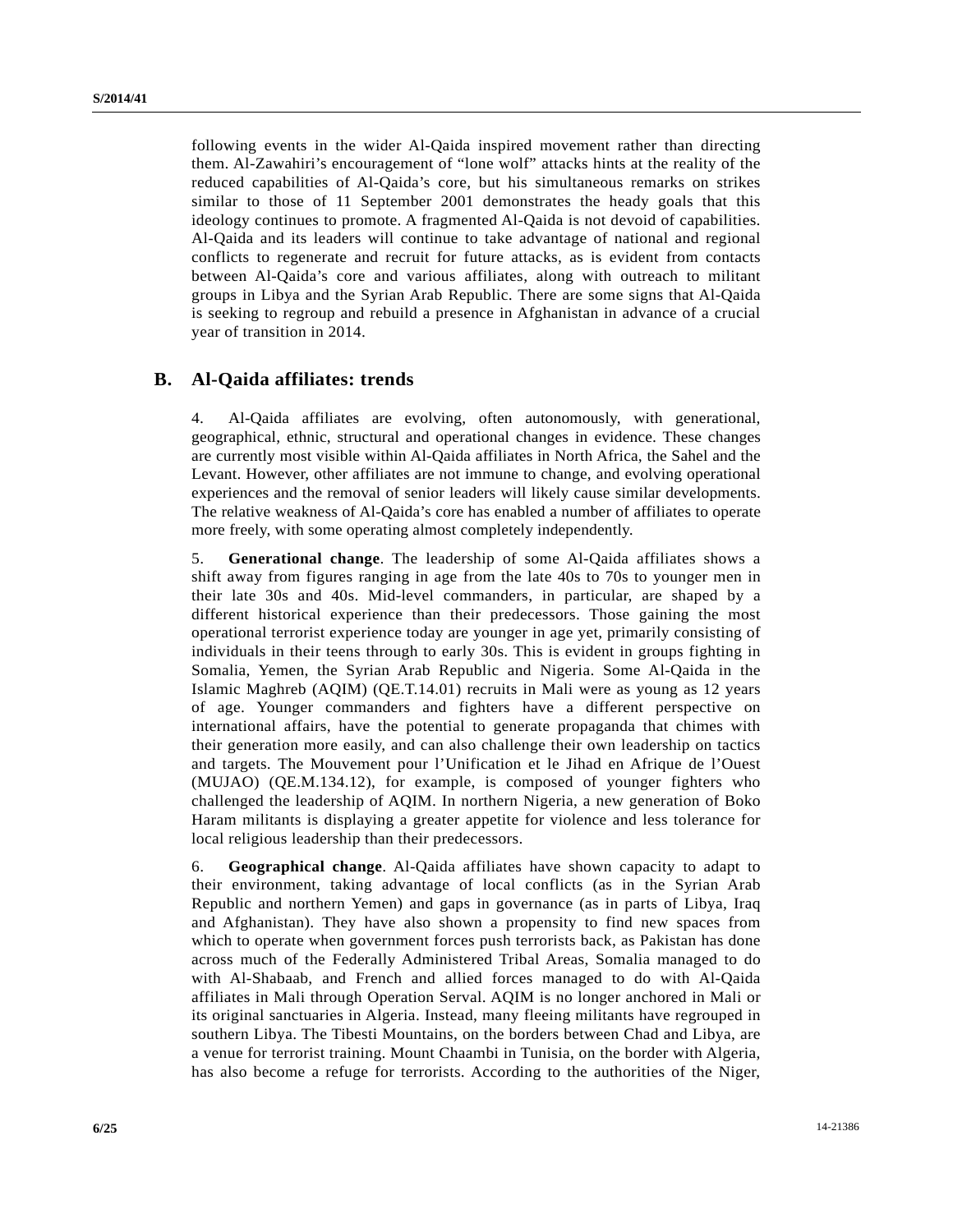members of Mokhtar Belmokhtar's (QI.B.136.03) group ("Those who sign by blood", not listed) and MUJAO, who perpetrated the Arlit and Agadez attacks in May 2013, came from Libya. There are also signs of Al-Qaida activity or cells in Senegal and Burkina Faso.

7. **Ethnic change**. Al-Qaida affiliates in North Africa and the Sahel are no longer dominated by a North African leadership. Mauritanian and sub-Saharan leaders are emerging, in particular within MUJAO and Ansar Eddine (QE.A.135.13). This was illustrated by Iyad Ag Ghali's (QI.A.316.13) leadership of Ansar Eddine. Growing sub-Saharan African support for the Al-Qaida ideology is one of the most significant trends to watch, evidenced by MUJAO recruitment from the Songhai and Fulani tribes and the involvement of sub-Saharan and West Africans in recent attacks in Algeria and the Niger. Meanwhile in South Asia, Al-Qaida-affiliated militants from Pathan and Punjabi ethnic backgrounds appear increasingly open to work collaboratively in Afghanistan.

8. **Structural change**. Al-Qaida affiliates are becoming more heterogeneous, drawing on and generating a broader constellation of organizations. In Somalia, Al-Shabaab's limited links with Al-Qaida in the Arabian Peninsula (AQAP) (QE.A.129.10) were demonstrated when Ahmed Warsame's (not listed) guilty plea was unsealed in March 2013.[3](#page-6-0) Warsame, a Somali national, received training in explosives from AQAP when he was in Yemen with a view to imparting that training to Al-Shabaab. In the Syrian Arab Republic, the potential nexus between large numbers of Al-Qaida affiliated foreign fighters and Jabhat-al-Nusrah creating associations based on a common language could see new pan-Arab and pan-European networks of extremists emerge.[4](#page-6-1) In Afghanistan, groups that previously had little to do with each other have been conducting joint operations, as evidenced by the coordinated activities of the Tehrik-e-Taliban Pakistan (QE.T.132.11) and Lashkare-Tayyiba (QE.L.118.05) in Kunar province. Adaptation can be defensive as well as opportunistic, as demonstrated by the reduction of *katibats* (brigades) by AQIM into smaller units of around 100 personnel divided into *sariyah* (companies). Closer or better organized associations between affiliates could potentially increase the threat they pose.

9. **Operational change**. Complex, simultaneous multi-strike attacks, as illustrated by the Arlit and Agadez attacks in the Niger on 23 May 2013, demonstrate that local Al-Qaida affiliates are seeking to follow Al-Qaida core guidance for "spectacular" incidents. On 21 September 2013, the attack on the Westgate shopping centre in Nairobi, which killed at least 67 people, was conducted by gunmen drawing directly on the example of the attacks by Lashkar-e-Tayyiba on 26 November 2008 in Mumbai. Meanwhile, tactics used by one group soon spread to others. This is evidenced in the first suicide attacks in Mali, the Niger and Libya in 2013, following on from suicide attacks in Nigeria in 2011 and Mauritania in 2009. Many attacks that take place, along with disrupted attack plans, demonstrate a striking degree of operational capacity, sophistication and intelligence-gathering capability.

<span id="page-6-0"></span><sup>3 &</sup>quot;Guilty plea unsealed in New York involving Ahmed Warsame, a senior terrorist leader and liaison between Al Shabaab and Al Qaeda in the Arabian Peninsula, for providing material support to both terrorist organizations", in the United States Federal Bureau of Investigation press release, 25 March 2013.

<span id="page-6-1"></span><sup>4</sup> One challenge for European fighters joining Al-Qaida affiliates in the Syrian Arab Republic is the lack of Arabic language skills. As a result, foreign fighters often operate along with others who speak their language.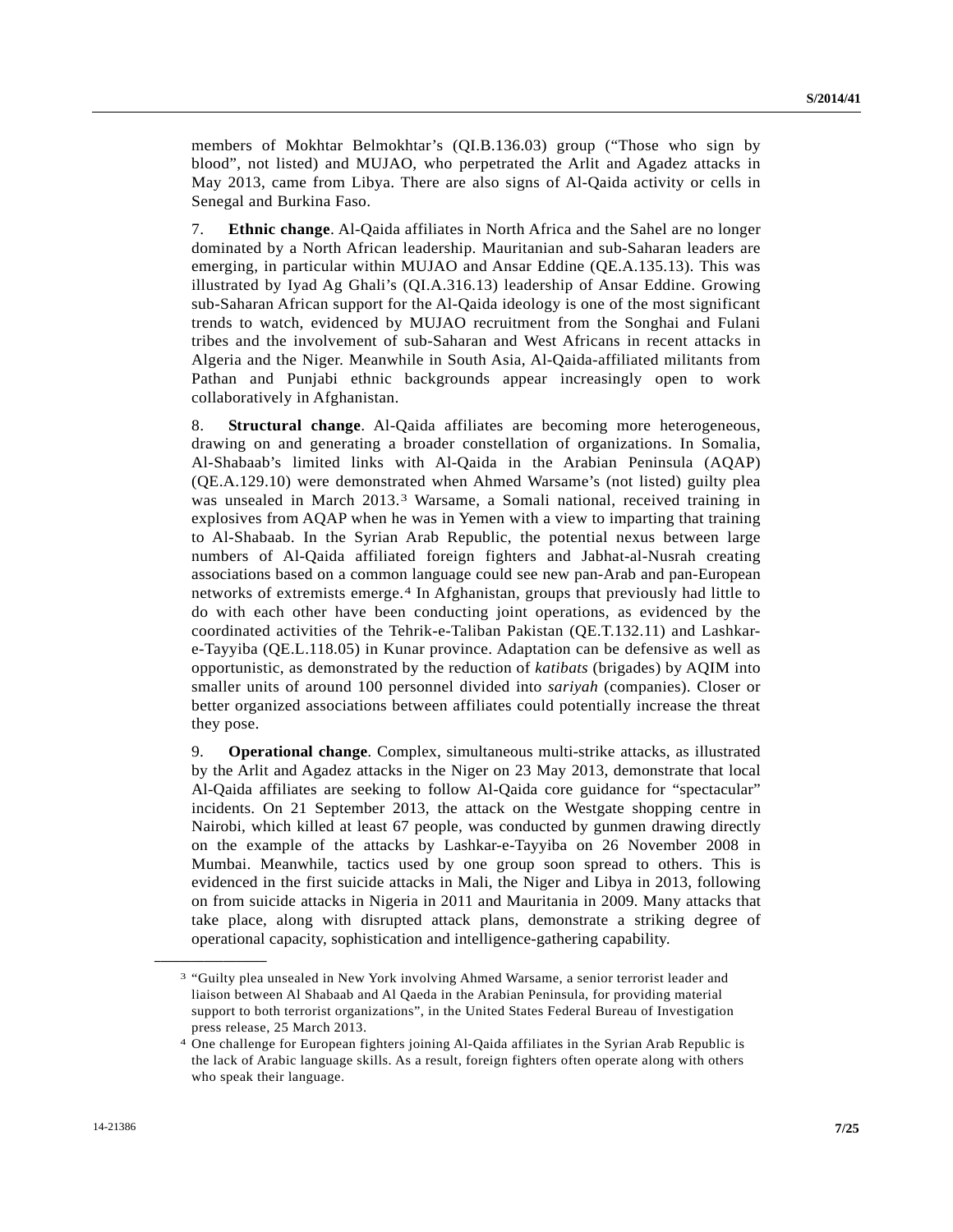### **C. Al-Qaida affiliates: primary groups**

10. In Africa, AQIM and affiliates have executed successful attacks<sup>5</sup> during the second half of 2013. Despite losing its sanctuary in Mali, AQIM has not lost all its operational capacity, demonstrating relative resilience. This was illustrated by recent improvised explosive devices (IEDs) and vehicle-borne improvised explosive devices attacks in Kidal, Timbuktu and Tessalit as well as continuing kidnappings.[6](#page-7-1) This is indicative of the resolve of AQIM to continue targeting foreign interests in the region and its propensity to infiltrate local communities, taking advantage of political instability and the incomplete restoration of State authority in northern Mali. AQIM also generates propaganda through the "Al Andalus" website. Ansar Eddine appears to have faded, and figures associated with the group appear to have resurfaced within the leadership of the High Council for the Unity of Azawad in Tuareg political negotiations with the Government in Mali.

11. The merger of MUJAO with "Those who sign by blood" of Mokhtar Belmokhtar has given birth to the movement Al-Murabitoun (not listed) on 22 August 2013, three months after both groups co-claimed the Agadez and Arlit attacks in the Niger. The two groups claimed that they have "united in preparation for the union of Muslims from the Nile to the Atlantic".[7](#page-7-2) It remains to be seen whether this merger will be followed by an operational reorganization within Al-Qaida franchises. It could also allow Mokhtar Belmokhtar to consolidate his personal leadership within Al-Qaida-affiliated groups in the region.

12. Boko Haram's continuing attacks in Nigeria, including the attack on a military airbase in Maiduguri, the capital of Borno State, $8$  in December 2013, show that it remains a threat. The abduction of a French priest in Cameroon by Boko Haram and Ansaru working together in November 2013 demonstrates the ability of these two groups to act beyond Nigeria's borders.

13. In Libya, a complex array of militia and political parties makes it difficult to track the Al-Qaida and affiliate presence. Repeated attacks on international diplomats in Benghazi and Tripoli demonstrate such a presence.[9](#page-7-4) In Tunisia, the Government accused Ansar Shariaa, led by Seifallah Ben Hassine, co-founder of the

<span id="page-7-0"></span><sup>5</sup> For example, on 28 September 2013 a suicide bomber in a vehicle killed at least two people near a military camp in Timbuktu, Mali. AQIM claimed responsibility. See "Al-Qaida group claims Mali bombing", *Voice of America*, 30 September 2013. On 23 October 2013, a suicide bomber in a vehicle killed two United Nations peacekeeping soldiers from Chad and a civilian at a checkpoint in Tessalit in northern Mali. AQIM claimed responsibility. See "Al Qaida claims Mali suicide car bomb that killed two Chadian peacekeepers", *Gulf News*, 24 October 2013.<br><sup>6</sup> AQIM released four French nationals on 28 October 2013. Five days later, two French

<span id="page-7-1"></span>journalists were kidnapped and then killed in Kidal, Northern Mali, on 2 November 2013. AQIM has claimed responsibility for this operation, by a phone call to Sahara Media, a Mauritanian website regularly used by terrorist groups in the region to make public announcements. The Minister for Foreign Affairs of France judged such a claim plausible.

<sup>7</sup> See www.alquds.co.uk/?p=77472, on 23 August 2013.

<span id="page-7-3"></span><span id="page-7-2"></span><sup>8 &</sup>quot;Many feared dead as Boko Haram attacks Maiduguri Airport", *Daily Times (Nigeria)*, 2 December 2013.

<span id="page-7-4"></span><sup>9 &</sup>quot;Libya's political crisis: oil, federalism and insecurity", *Civil Military Fusion Centre*, November 2013, available from www.cimicweb.org/cmo/medbasin/Holder/Documents/r038\_CFC\_ Monthly Thematic Report (25-NOV-13).pdf.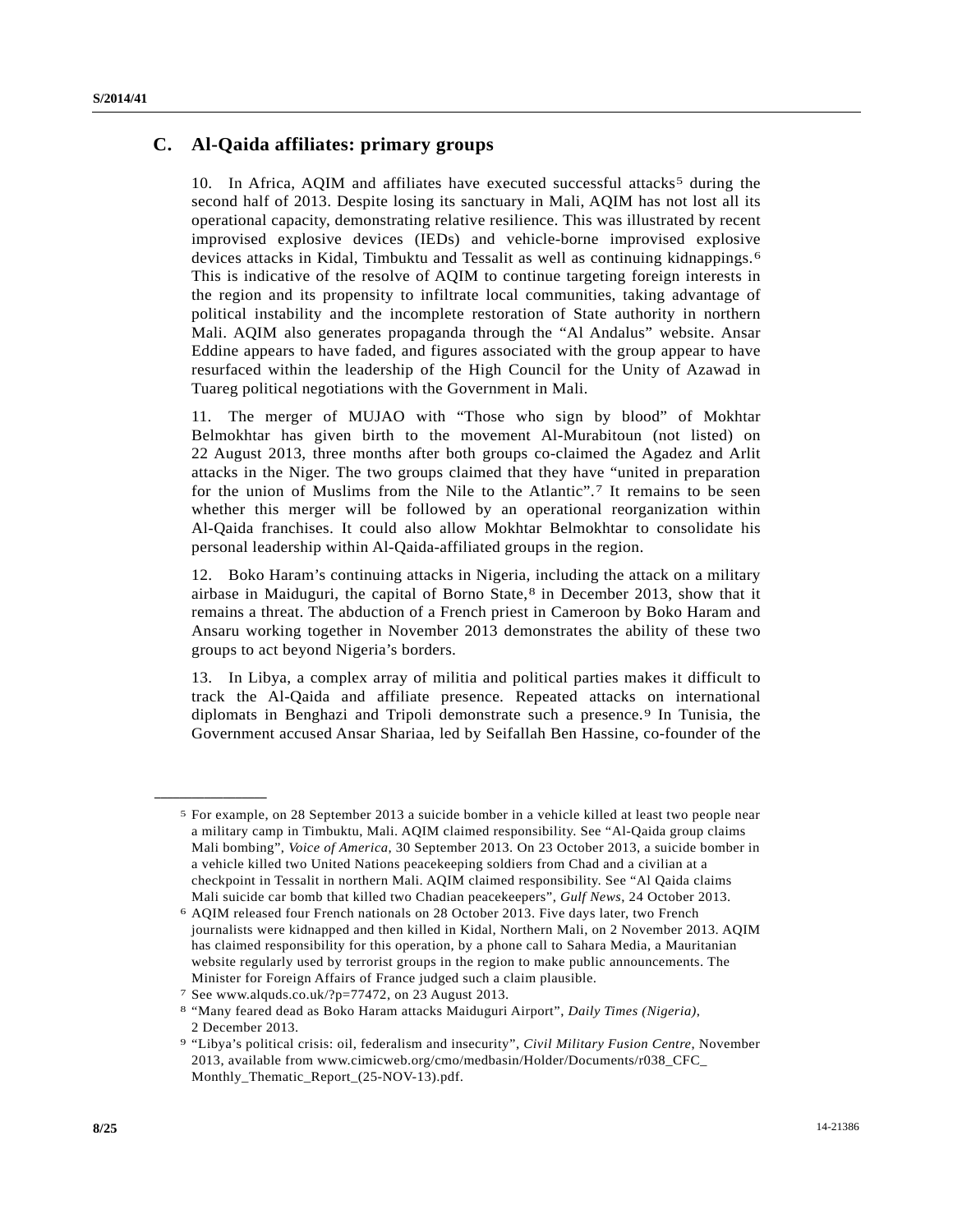Tunisian Combatant Group (TCT) (QE.T.90.02) of assassinating two Tunisian political figures.[10](#page-8-0)

14. Jabhat-al-Nusrah (QE.J.115.04) continues to have a strong base of activities in the Syrian Arab Republic with a logistical presence in Lebanon and Iraq. Claims that they do not have any interest in launching attacks outside the Syrian Arab Republic cannot be taken for granted, as they are an Al-Qaida affiliate in a rapidly evolving conflict. The continuing flow of non-Syrian fighters to Jabhat-al-Nusrah is a cause for concern, and one shared by a range of national authorities who have been tracking this problem.

15. Al-Qaida in Iraq (AQI) (QE.J.115.04) recently changed its name to the Islamic State of Iraq and the Levant (ISIL) in order to legitimize its operations in the Syrian Arab Republic and to detach itself from the Al-Qaida brand. So far, AQI is now operating in Iraq and the Syrian Arab Republic but could extend its operations to neighbouring countries. It has far more resources in terms of fighters and equipment than other Al-Qaida affiliates in the area. Moreover, AQI has significant access to territory and financial resources that accompany it, not least because of its control over parts of western Iraq. The engagement of AQI in the Syrian Arab Republic has not had a negative impact on its operations in Iraq and it keeps fighting in both countries. AQI has also been intensifying its propaganda efforts.

16. Meanwhile, Ansar al-Islam (QE.A.98.03) has claimed responsibility for a number of bombings targeting Kurdish and Iraqi officials during 2013. This group remains as one of the most capable extremist armed groups in Iraq. In northern Iraq, the recent conflict between Ansar al-Islam and ISIL generated an increased level of terrorist violence. This included mutual assassinations and this rivalry could generate further attacks.

17. AQAP exploits the security vacuum in Yemen. Security officials in Yemen are regularly targeted by AQAP, with 69 security forces killed from January to November 2013,<sup>[11](#page-8-1)</sup> and the security situation in Sanaa remains volatile. The death of the AQAP deputy Said Ali al-Shihri (QI.A.275.10) on 24 January 2013 will not have much effect on the activity and operations of AQAP. The potential for international attacks by AQAP persists, but for now the impact of AQAP activities is mainly felt in Yemen. A recent example was the major attack on 5 December 2013 against the Ministry of Defence in Yemen, which killed at least 52 people and wounded 167 people.[1](#page-8-2)2 Ansar al-Sharia (listed as an a.k.a. of AQAP) claimed responsibility.

18. In its fourteenth report, the Team discussed the threat of attacks against regional governments and the international community emanating from Al-Shabaab ([S/2013/467](http://undocs.org/S/2013/467), para. 10), the Somalia-based Al-Qaida affiliate in East Africa. The attack in September 2013 on the Westgate shopping centre in Nairobi demonstrates Al-Shabaab's capabilities even after having lost ground in Somalia.

19. Across South-East Asia, Al-Qaida affiliates appear to be weaker, although concerns remain. Anxieties about radicalization stemming from the Rohingya issue

<span id="page-8-0"></span><sup>10</sup> Mohamed Brahmi, a politician with the opposition secular Popular Front party, was assassinated in Tunis. See "Turmoil hits Tunisia after secular politician slain", *Reuters*, 25 July 2013. 11 Information provided by a Member State.

<span id="page-8-2"></span><span id="page-8-1"></span><sup>12 &</sup>quot;Al-Qaida-style attack in Yemen's capital kills 52", *Associated Press*, 5 December 2013.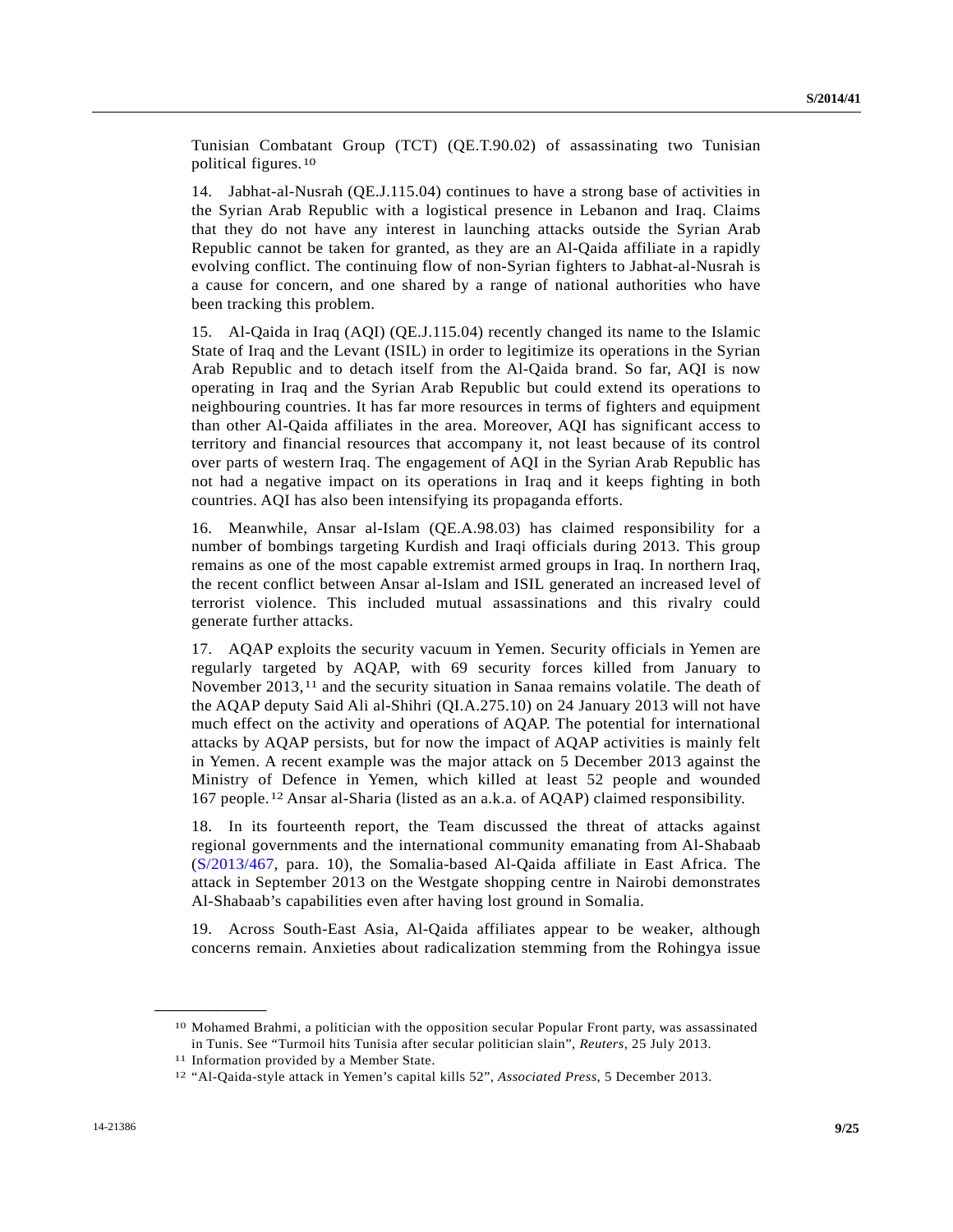persist, with a video posted on YouTube on 21 August 2013.[1](#page-9-0)3 Furthermore, several men in Indonesia are facing terrorism charges for allegedly plotting to bomb the Embassy of Myanmar in Indonesia to avenge the deaths of Rohingya Muslims in Myanmar. According to the prosecutor, one of the men allegedly attended sermons by Abu Bakar Ba'asyir (QI.B.217.06), the founder of Jemaah Islamiyah (JI) (QE.J.92.02) and Jemmah Anshorut Tauhid (JAT) (QE.J.133.12).[1](#page-9-1)4

20. In Indonesia, many involved in previous attacks have been successfully prosecuted, and, in recent years, JI has been eclipsed by groups such as JAT and Mujahidin Indonesia Timur (MIT) (not listed), led by a former member of JI and JAT. The current focus of JI appears to be on rebuilding and outreach. Of note is that numerous incarcerated Indonesian terrorists are expected to be released in the coming years.[15](#page-9-2) In the Philippines, Abu Sayyaf Group (QE.A.1.01) continues activities to raise funds, such as kidnapping for ransom, and some affiliated elements that have rejected the peace process have continued to attack civilians and government forces in the southern Philippines. Despite this, Al-Qaida affiliates do not appear to be making headway.

21. In South Asia, the Lashkar-i-Jhangvi (QE.L.96.03) and Lashkar-e-Tayyiba remain potent threats. Both have been actively involved in attacks and attack planning during 2013. The Haqqani Network (TE.H.12.12) continues to be directly involved in terrorist attacks in Afghanistan. The changing environment in Afghanistan raises questions about Central Asian groups currently operating there, like the Jamaat Ansarullah (not listed), the ethnic Tajik splinter from the Islamic Movement of Uzbekistan (QE.I.10.01). If Afghanistan becomes less appealing in terms of targets for militant groups, they may refocus their efforts on their own or other countries.

22. The Islamic Movement of Uzbekistan continues to present a serious challenge to peace, security and stability in northern Afghanistan. No official information points to operational coordination between the group and the Afghan Taliban. However, the Islamic Movement of Uzbekistan operates in parallel with Afghan Taliban fighters in remote and mountainous districts in northern Afghanistan, thereby acting as a force multiplier. In 2013, the eastern and south-eastern provinces of Afghanistan faced an intensified onslaught from an array of groups belonging to the Tehrik-e-Taliban Pakistan, Lashkar-e-Tayyiba and Lashkar-i-Jhangvi. The operations of these groups also supported the efforts of the Afghan Taliban in destabilizing Afghanistan.

23. There are also continuing concerns about the Emarat Kavkaz (QE.E.131.11), a terrorist organization in the North Caucasus led by Doku Khamatovich Umarov (QI.U.290.11). The group was responsible for multiple attacks in the Russian

<span id="page-9-0"></span><sup>13</sup> A group calling themselves "Mujahideen of Arakan" issued a statement declaring war against the Government of Myanmar and Buddhists in the Rakhine State and inviting Muslims all over the world to fight against the Government of Myanmar in the name of the Muslim minorities in

<span id="page-9-1"></span>the state. Source: *SITE Monitoring Service*, 21 August 2013. 14 "'Burmese embassy bomber' goes on trial in Indonesia", BBC News Online, 6 November 2013; and "Indonesian plotted on Facebook to attack Myanmar Embassy", Agence France Press report in the *Jakarta Globe*, 6 November 2013.<br><sup>15</sup> Government of Australia, Jemaah Islamiyah briefing document, see www.nationalsecurity.gov.au/

<span id="page-9-2"></span>agd/WWW/nationalsecurity.nsf/Page/What\_Governments\_are\_doing\_Listing\_of\_Terrorism\_ Organisations\_Jemahh\_Islamiyah.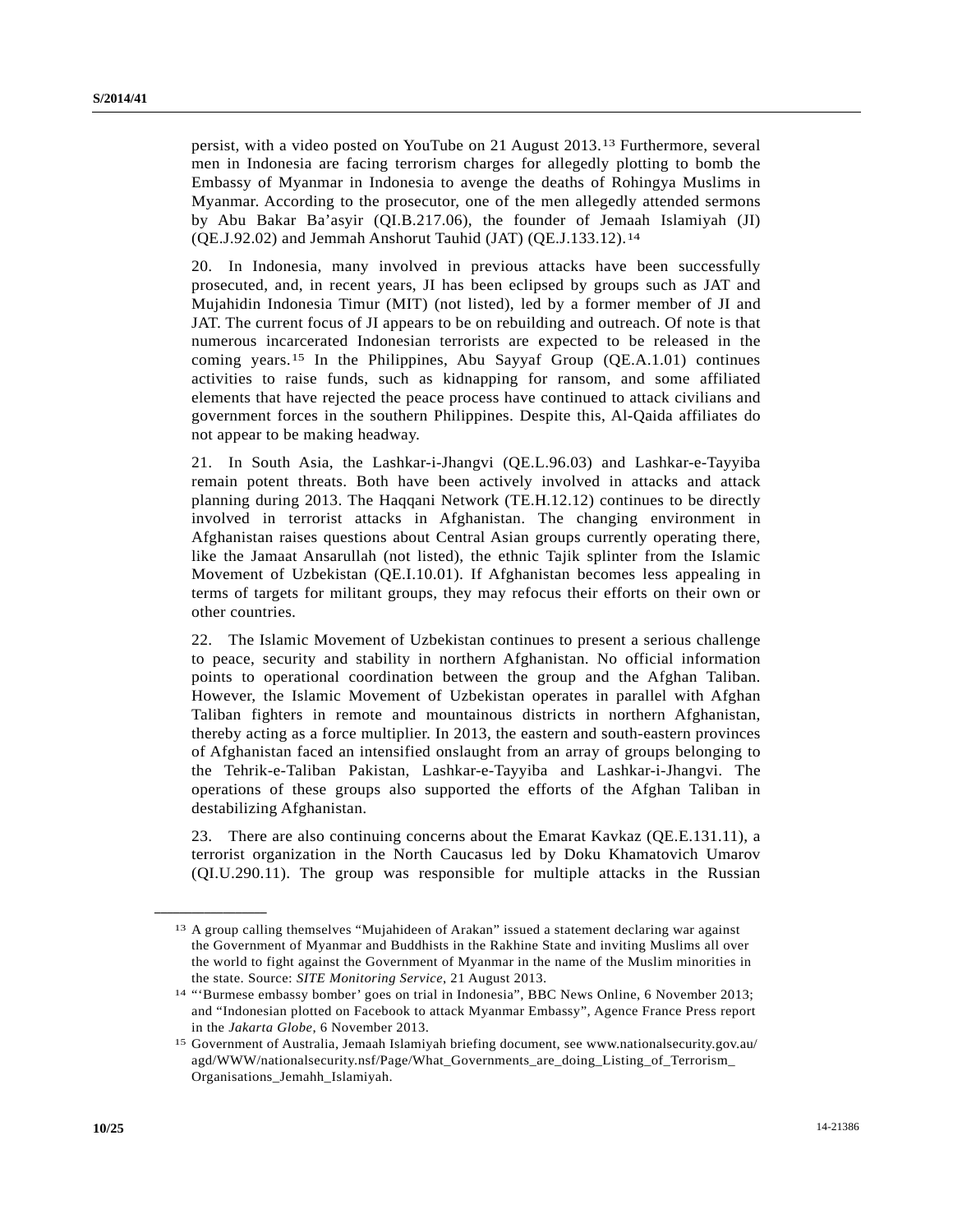Federation. However, in recent years, the operational capacity of the Emarat Kavkaz has been effectively contained by local security forces, resulting in the dispersal of individuals connected to the Emarat Kavkaz. Emarat Kavkaz remains a threat, particularly in the light of the Winter Olympics to be held in Sochi in 2014. In June 2013, Doku Khamatovich Umarov released a video statement in which he called upon all of his followers to use maximum force to ensure that the Winter Olympics are disrupted.

# **III. Al-Qaida Sanctions List**

#### **A. Awareness of and distribution of the List**

24. Information gathered during country visits demonstrates that awareness of the existence of the List and the obligations that follow varies. Strategic communications and the effective dissemination of the List remain a priority.

#### **B. Reviews of the List**

25. Between July and December 2013 the following work was done relating to reviews of the List: in September, the Team submitted to the Committee a table with the names of 17 entities in the List to be reviewed according to paragraph 41 of Security Council resolution [2083 \(2012\)](http://undocs.org/S/RES/2083(2012)) (review of reportedly defunct entities). In November, the Team submitted a table with the names of 17 individuals in the List to be reviewed according to paragraph 39 of the same resolution (review of names lacking sufficient identifiers) and a table with the names of 10 individuals to be reviewed according to paragraph 40 (review of reportedly deceased individuals). The Team will also submit a list of names to be included in the next triennial review.

# **IV. Implementation of the sanctions**

#### **A. Challenges to the sanctions regime**

26. The most significant legal development since the last report is the judgement of the Court of Justice of the European Union in the *Kadi II* case.[1](#page-10-0)6 The Court upheld the annulment by the General Court of the restrictive measures adopted against Mr. Kadi at the European Union level. The most extensive part of the judgement concerned the standard of review, that is, the level of scrutiny that should be applied with respect to the implementation by the European Union of Security Council listing decisions. The Court did not adopt the Advocate General's views, which favoured limiting national and regional review of the Committee's listing decisions.[17](#page-10-1) Instead, the Court adopted a stringent standard of review, in which courts of the European Union must verify the allegations made against the listed

<span id="page-10-0"></span><sup>16</sup> Judgment of the Court of Justice of the European Union (Grand Chamber), Joined Cases C-584/10 P, C-593/10 P and C-595/10 P, Commission, Council, *United Kingdom v. Kadi*, 18 July 2013.

<span id="page-10-1"></span><sup>&</sup>lt;sup>17</sup> Opinion of Advocate General Bot in Joined Cases C-584/10 P, C-593/10 P and C-595/10 P, 19 March 2013.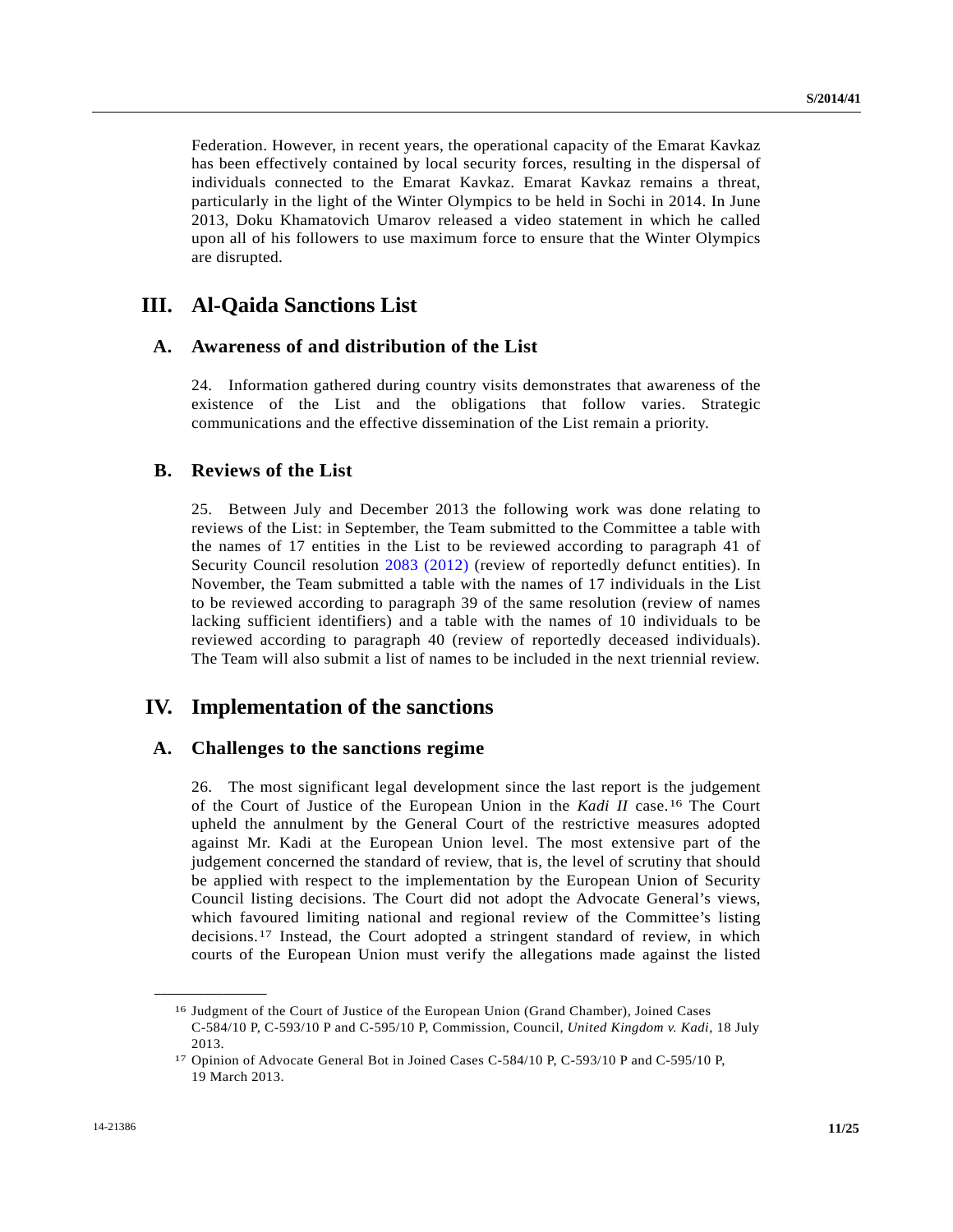person to ensure that the listing decision is grounded in a "sufficiently solid factual basis". This means that, at a minimum, one allegation, which in itself is sufficient to support the listing decision, must be substantiated on the basis of the information or evidence that has been provided.[18](#page-11-0)

27. When examining the reasons relied on for the listing included in the narrative summary of reasons for listing provided by the Committee, which was disclosed to Mr. Qadi, the Court did find that, contrary to the conclusions of the General Court, most of the allegations were "sufficiently detailed and specific" to satisfy the duty to state reasons.[1](#page-11-1)9 However, the Court found that information or evidence needed to substantiate the allegations against Mr. Qadi was lacking, and therefore the sanctions against Mr. Qadi adopted at the European Union level were not justified.<sup>[2](#page-11-2)0</sup>

28. Furthermore, the Court was not persuaded by arguments that improvements to delisting procedures since 2008 diminished the need for such searching review by European courts because the procedures, despite improvements, still did not provide "the guarantee of effective judicial protection" to the sanctioned person.[21](#page-11-3) According to the Court, effective judicial protection essentially requires the sanctioned person to be able to obtain a judgment from a court ordering annulment and the retroactive erasure of the sanctions measure from the "legal order".[2](#page-11-4)2

29. Cases currently pending before the General Court could test the criteria developed in the *Kadi II* decision. The Team will continue to engage with European Union officials on listing challenges at the European Union level and on due process issues more broadly.

#### **B. Ombudsperson**

30. The Team continues to support the work of the Ombudsperson in relation to delisting requests, both submitting relevant files and providing ad hoc support on a variety of specific questions.

# **V. Assets freeze**

#### **A. Implementation of the assets freeze**

31. Since the last report, four individuals and one entity have been listed. The Team notes that no Member State has informed the Committee or the Team that assets have been located and frozen as a result of these recent listings.

32. Implementation of the assets freeze measures remains an area of difficulty for a number of Member States. The Team has continued its engagements with the Financial Action Task Force (FATF), the FATF-style regional bodies and other

<span id="page-11-1"></span><span id="page-11-0"></span><sup>18</sup> Commission, Council, *United Kingdom v. Kadi*, paras. 119-120. 19 Ibid., paras. 142-149.

<span id="page-11-2"></span><sup>20</sup> Ibid., paras. 151-163.

<span id="page-11-3"></span><sup>21</sup> Ibid., para. 133. The Court did not address the fact that the Committee removed the name of Mr. Qadi from the Al-Qaida Sanctions List on 5 October 2012, after considering the delisting request submitted by Mr. Qadi through the Ombudsperson and the Comprehensive Report of the Ombudsperson.

<span id="page-11-4"></span><sup>22</sup> Ibid., para. 134.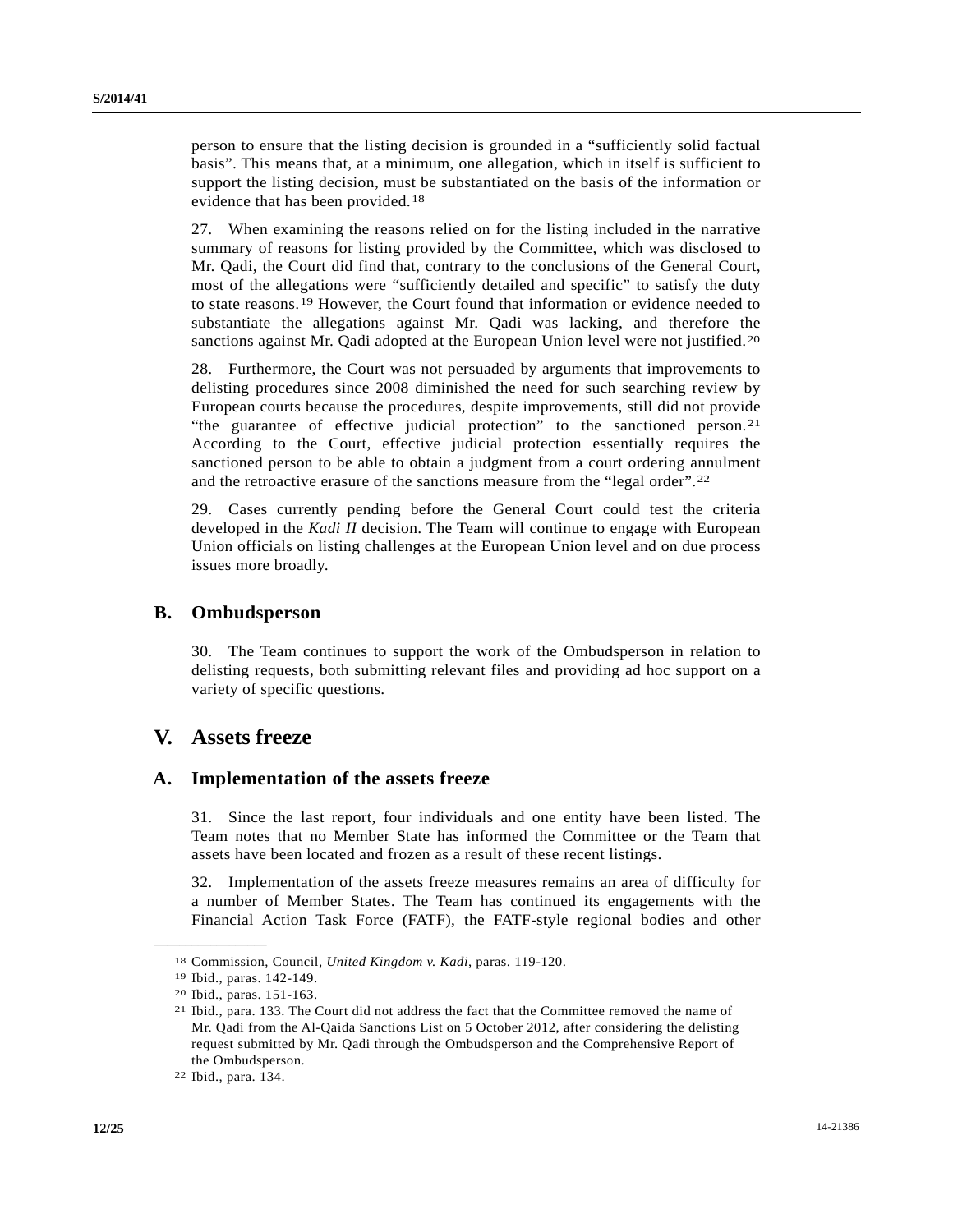international organizations and United Nations entities to explore ways in which further assistance can be provided. In close cooperation with the Counter-Terrorism Committee Executive Directorate, the Team provided extensive comments on the FATF publication entitled "International best practices: targeted financial sanctions related to terrorism and terrorist financing", which was issued in June 2013. The Team is also participating in a joint initiative with the Commonwealth Secretariat, the International Monetary Fund (IMF) and the United Nations Office on Drugs and Crime (UNODC) to develop model provisions on combating money-laundering and the financing of terrorism, which will also contain guidance on key requirements that Member States may wish to consider when designing their national framework for implementing the Al-Qaida sanctions regime. In addition, the Team has participated in three workshops organized by the Counter-Terrorism Committee Executive Directorate in the Middle East and North African region, the Asia-Pacific region and the Eurasian region to raise awareness of the Al-Qaida sanctions regime.

33. Al-Qaida and its affiliates continue to exploit formal and informal financial systems to move funds across borders and to fund their activities. A recent typology study conducted jointly by FATF and the Intergovernmental Action Group against Money Laundering in West Africa on terrorist financing in West Africa[23](#page-12-0) confirms that terrorists and terrorist groups continue to use both legal and illicit means to raise and move funds. In the Middle East and North Africa, the typologies report issued by the Middle East and North Africa Financial Action Task Force in May 2013 shows the abuse of banking institutions for the outward transfer of funds.<sup>[2](#page-12-1)4</sup> This is a departure from the findings of an earlier report issued in 2010 where the crossborder physical transportation of funds was the preferred method for moving funds.

34. The Society for Worldwide Interbank Financial Telecommunication (SWIFT) reports that 4.6 billion cross-border financial transfers were made globally in 2012. This excludes internal transfers within Member States. That the bulk of these are tracked — even imperfectly — against the Al-Qaida Sanctions List is no minor achievement, and reflects the degree to which sanctions lists are now part of the international and domestic regulatory framework in the financial sector.

#### **B. Payment of ransoms**

<span id="page-12-1"></span><span id="page-12-0"></span>**\_\_\_\_\_\_\_\_\_\_\_\_\_\_\_\_\_\_** 

35. One particular aspect of the assets freeze that deserves more attention is kidnapping for ransom. A number of hefty ransom payments to Al-Qaida and its affiliates in recent years have made kidnapping a core Al-Qaida tactic. A letter between the leaders of AQAP and AQIM in 2012 urged kidnapping, calling the tactic a "profitable trade and a precious treasure" and an audio recording released in October 2012 revealed Al-Zawahiri inciting militants worldwide to kidnap westerners.

36. Africa and the Asia-Pacific region accounted for 53 per cent of kidnappings recorded worldwide in 2012, an increase from 18 per cent in 2004. The Middle East accounted for 19 per cent of kidnappings recorded worldwide in 2012, an increase

<sup>23</sup> Financial Action Task Force and the Intergovernmental Action Group against Money Laundering in West Africa, *Terrorist Financing in West Africa*, October 2013. 24 Middle East and North Africa Financial Action Task Force, *Money Laundering and Terrorist* 

*Financing Trends and Indicators in the Middle East & North Africa Region — Update 2013*, May 2013.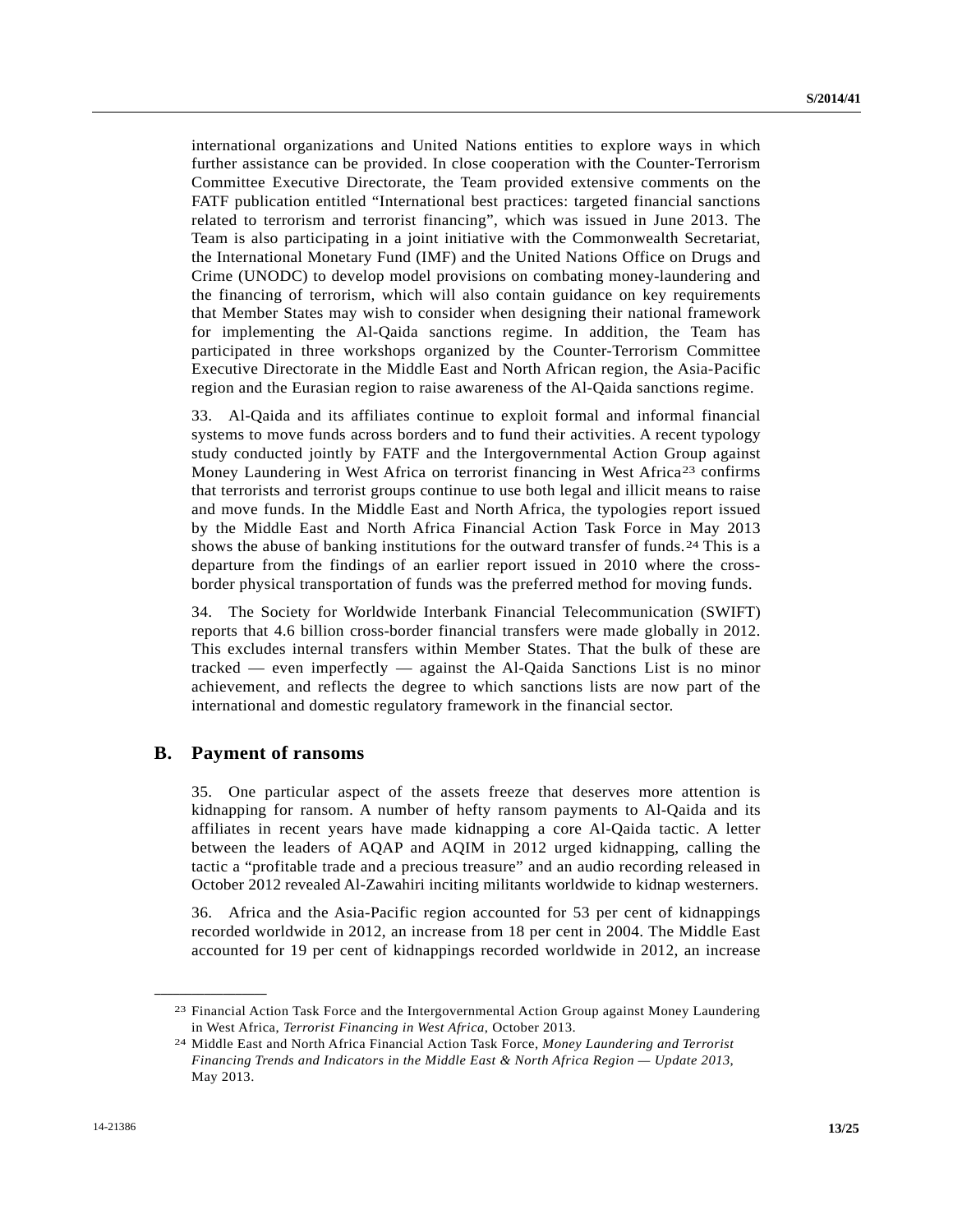from 4 per cent in 2008.[2](#page-13-0)5 Meanwhile, an estimated \$120 million in ransom payments was paid to terrorist groups between 2004 and 2012, according to the United States. According to another Member State, AQAP alone received \$20 million between 2011 and 2013. Yemeni officials told the Team that around 30 per cent of kidnappings in Yemen were committed by AQAP. A total of 1,283 kidnappings motivated by terrorism were reported in 2012, and a single hostage could deliver a seven-figure ransom into the hands of terrorists. AQIM, with an estimated \$15 million annual budget, received \$5.4 million on average per hostage in 2012, an increase of nearly \$1 million from 2011.[26](#page-13-1) Each ransom payment encourages further kidnappings, creating a vicious cycle of encouragement as well as funding for Al-Qaida and its affiliates.

37. Governments worldwide have condemned ransom payments to terrorist groups. At its summit in 2013, the Group of Eight declared its "unequivocal rejection" of terrorist funding through ransom payments. The Al-Qaida sanctions regime confirms that ransom should not be paid to listed groups or individuals. When a ransom is paid, the insurance sector, private companies and risk consultancies may be involved in providing the funds or facilitating payments. The kidnap and ransom insurance market, worth \$250 million in 2006, doubled in size by 2011.[27](#page-13-2)

38. It is reasonable for families and companies to want to protect individuals at risk from, or subject to, kidnapping. The majority of kidnappings are criminal in nature rather than being motivated by terrorism. The presence of an insurance and risk advisory market in this space is helpful when it provides expert advice and support for those working on behalf of kidnapped victims. Ransom payments to listed groups or individuals, however, would be a breach of the Al-Qaida sanctions. The Team will continue to promote a better understanding of the assets freeze obligations within the Al-Qaida sanctions regime, with a particular focus on outreach to relevant business sectors that deal with kidnapping for ransom in 2014.

# **VI. Travel ban**

<span id="page-13-1"></span><span id="page-13-0"></span>**\_\_\_\_\_\_\_\_\_\_\_\_\_\_\_\_\_\_** 

#### **A. Implementation of the travel ban**

39. The travel ban is a sanctions measure with tremendous disruptive and preventative potential if properly enforced. The Team has continued to focus its efforts on enhancing the quality of precise identifying information, including where possible biometric information (including photographs) that can be disseminated through the INTERPOL-United Nations Security Council Special Notices. The Team has also raised awareness of the Al-Qaida sanctions in the commercial airline sector by working closely with the International Civil Aviation Organization (ICAO), the International Air Transport Association (IATA) and private industry. The Al-Qaida Committee followed the recommendation of the Team contained in the fourteenth

<sup>25</sup> Riskmap Report 2013, available from www.controlrisks.com/webcasts/studio/riskMap\_2013/ pdf/RiskMap\_2013\_report.pdf.

<sup>26</sup> It should be noted that kidnapping cases are underreported, and ransom information is not always reliable. However, the Team has worked closely with relevant Member States to build this assessment.

<span id="page-13-2"></span><sup>27 &</sup>quot;I'm a client... get me out of here", www.economist.com, 27 June 2013.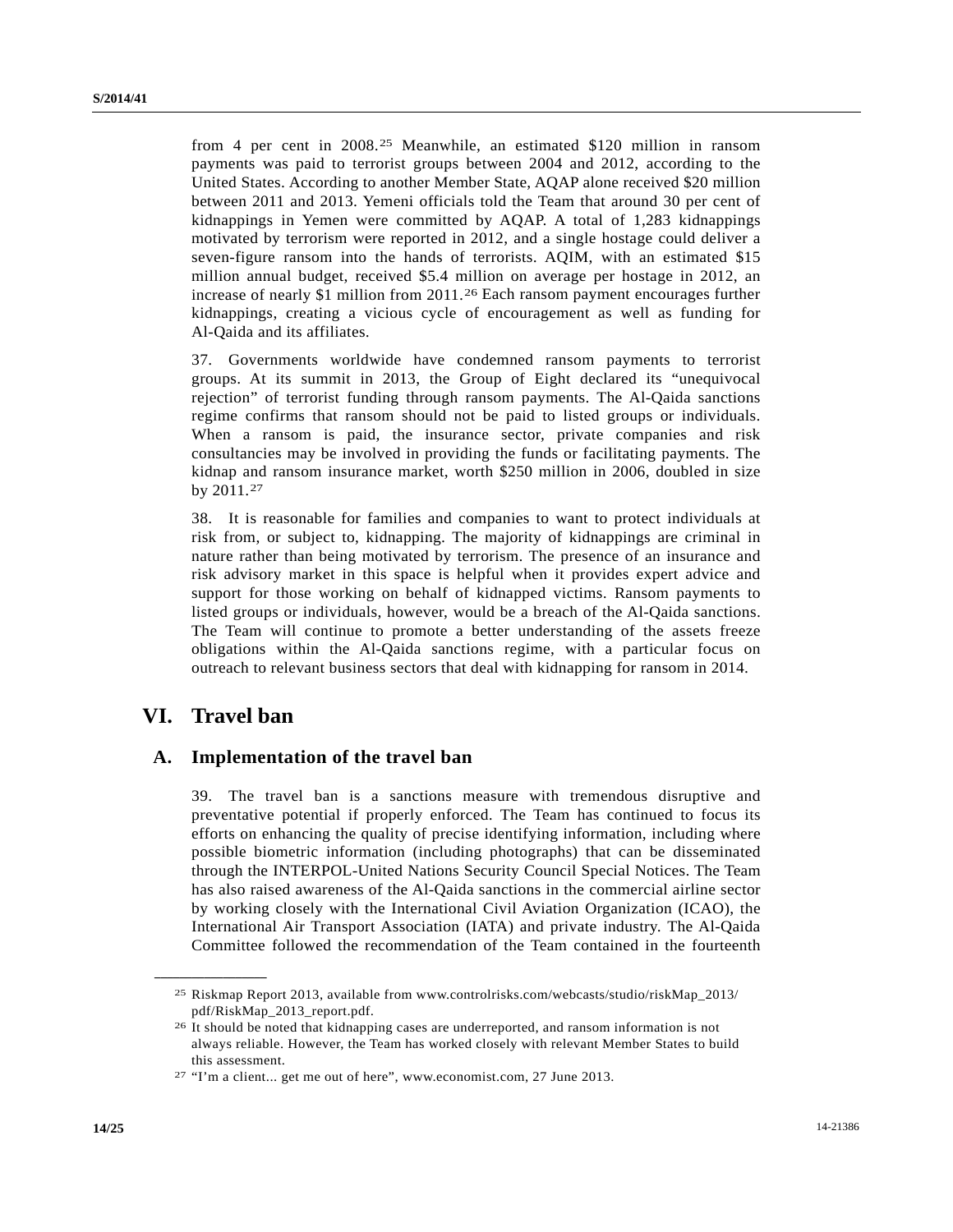report and urged all Member States to declare listed individuals to be inadmissible passengers in accordance with their national legislation. In addition, the Committee called upon Member States to inform TIMATIC, a database maintained by IATA of this change (see [S/2013/467](http://undocs.org/S/2013/467), para. 59; and [S/2013/698](http://undocs.org/S/2013/698), para. 17). The Team will continue to cooperate with Member States on this matter to increase the effectiveness of the implementation of the travel ban. Airlines take great care in screening passengers before travel against entry requirements, not least because they may be fined or held financially responsible for some or all costs of returning inadmissible passengers to their point of departure or to a place where they are admissible. The Monitoring Team has met ICAO, the lead international organization on the issue of inadmissible passengers, and IATA multiple times in 2013 and will continue to work closely with them.

40. Furthermore, the potential disruptive capability of the travel ban as a sanctions measure depends also on adequate implementation through border control mechanisms. While significant progress has been made through the introduction of integrated border control management systems by a number of Member States, challenges remain and the potential for false matches exists owing to the lack of precise identifying information on listed individuals. Other countries simply do not have these tools, which makes matching identities a considerable challenge. In addition, Member States bordering areas with significant Al-Qaida-affiliated activity, such as Mali, the Syrian Arab Republic, Iraq, Yemen, Somalia and Afghanistan, are struggling to increase their capacity to implement stringent border control mechanisms to track the cross-border movement of listed individuals. These countries also face significant challenges of cross-border refugee flows. These flows can create significant stress for existing border control systems and therefore inadvertently provide cover for the travel of listed individuals.

## **B. Value of biometric information on listed individuals**

41. The Al-Qaida sanctions regime cannot easily overcome some of these national constraints. However, the provision of timely and precise information on listed individuals to the relevant authorities in the Member States and the reinforcement of border control capabilities can help. One proposal that has not yet been sufficiently explored by the Committee is the provision of biometric data on listed individuals. Biometric data allows the identification of individuals independently of the identity or the travel documents that they use and reduces the risk of false matches during the identification process. This directly improves the fairness and proportionality of the Al-Qaida sanctions regime.

42. The increased use of biometric data of listed individuals would therefore strengthen the implementation of the travel ban. A number of listed individuals on the Al-Qaida Sanctions List have been involved in court cases and extradition procedures, according to information provided in their list entries. It is therefore likely that relevant Member States hold complete or partial sets of biometric data (among other things, pictures, fingerprints and iris scans) on these individuals. The Team recommends that the Committee request Member States to submit these datasets for inclusion in the INTERPOL-United Nations Security Council Special Notices in accordance with their national legislation.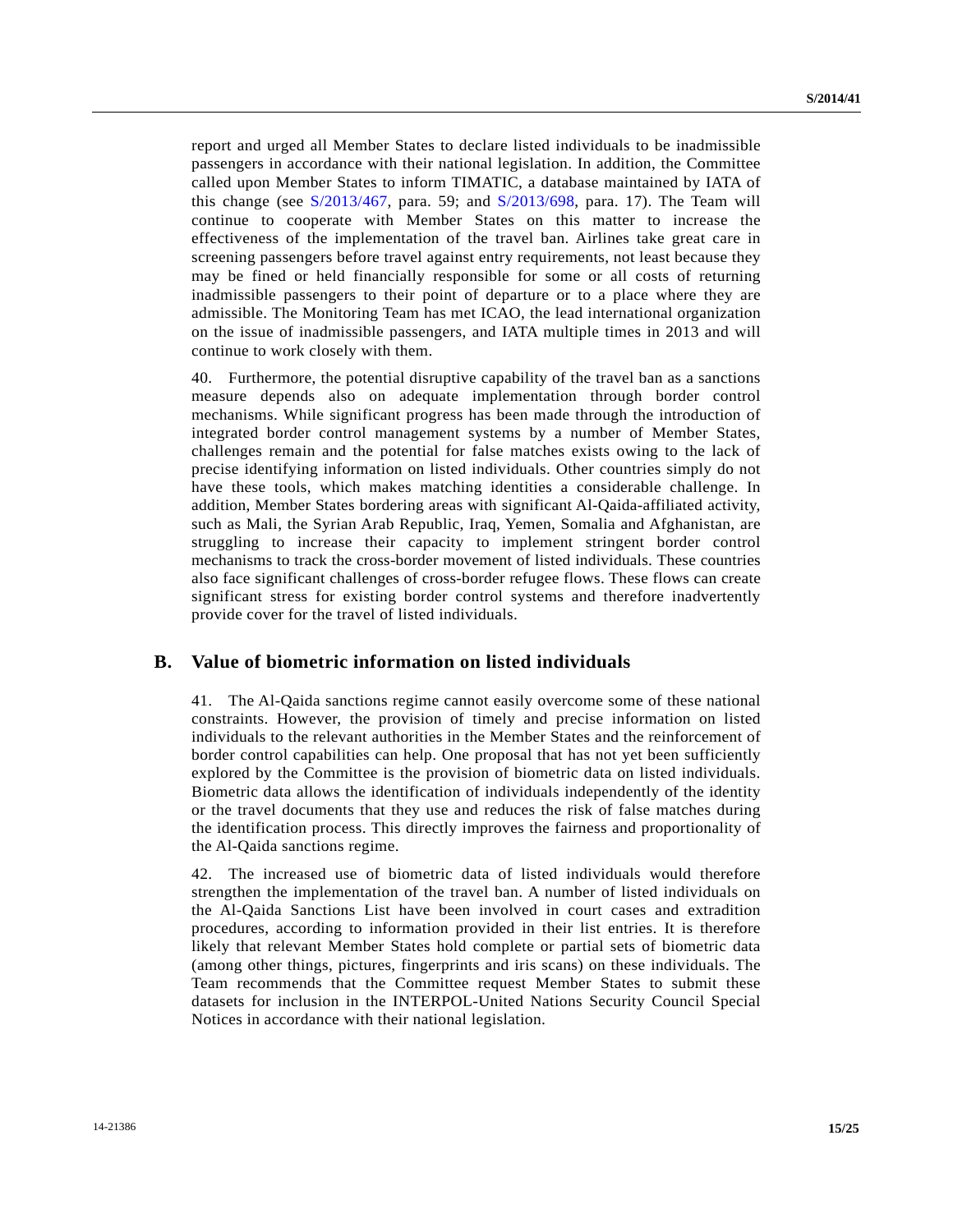## **VII. Arms embargo**

#### **A. Implementation of the arms embargo**

43. Given the scale of the global arms availability, implementing the arms embargo against Al-Qaida and its affiliates continues to be challenging. The sanctions regime can be most useful here when the focus of preventative sanctions is specific. One example is the direct listing of Al-Qaida "quartermasters" and bomb-makers — the technicians who enhance terrorist capabilities.[2](#page-15-0)8 However, this is not the only path to a more effective approach. Through a series of discussions with relevant government and external experts, the Team has been seeking to identify specific areas in which better understood, enforced sanctions could prevent or limit Al-Qaida's reach.

#### **B. Improvised explosive devices**

44. According to the Mine Action Service, "improvised explosive devices are a uniquely dangerous weapon system due to their versatility, adaptability and method of employment. IED incidents often result in a large number of civilian casualties, widespread destruction of infrastructure, and the economic disruption of entire communities".[29](#page-15-1)

45. The Team is applying its initial focus on the primary weapon of choice of Al-Qaida and its affiliates: IEDs. These remain a versatile and dangerous weapon and the principal cause of civilian casualties in many terrorist attacks by Al-Qaida affiliates. Accurate incident and casualty data linked to the use of IEDs is difficult to obtain. At least 90 countries are affected by IEDs, and Al-Qaida and its affiliates exchange information and advice on how best to construct and use them. Two persistent challenges are the use of ever larger IEDs, which kill and maim more victims, and innovation in design and execution of IED attacks. IED technology and techniques are spreading, and there have been sharp increases in the use of IEDs by groups such as Jabhat-al-Nusrah in the Syrian Arab Republic and Boko Haram (not listed) in Nigeria. Boko Haram reportedly increased its use of IEDs in 2012.[30](#page-15-2) United Nations peacekeepers and humanitarians are not immune to this threat, as evidenced by the reporting of over 5,000 IED events in 2013 across the various United Nations missions and programmes.[3](#page-15-3)1 It is anticipated that IEDs will remain the weapon system of choice for Al-Qaida and its associates into the foreseeable future.

46. The challenge of IEDs is not a new one, even though the scale of the threat is growing. The Secretary-General has repeatedly called for more international action

<span id="page-15-0"></span><sup>28</sup> The Committee has indicated that it "fully supports and encourages Member States to submit for listing the names of those who provide technical advice, assistance, or training related to military activities to the individuals and entities on the Consolidated List. Such individuals should be subject to the sanctions measures and their names be referred to the Committee" (see S/2006/635, para. 15). The Committee has since reconfirmed its "agreement with the recommendations aimed at improving the efficiency of the arms embargo by targeting those who supported terrorist activities, especially those whom States believed to have conducted bombings and killings in the name of listed

<span id="page-15-1"></span>individuals and entities" (see S/2007/229, para. 18).<br><sup>29</sup> Available from: www.mineaction.org/sites/default/files/documents/UNMAS%20IEDs.pdf.<br><sup>30</sup> Organization for Economic Cooperation and Development, *Conflits liés aux r* 

<span id="page-15-2"></span>*terrorismes: deux facettes de l'insécurité, Cahiers de l'Afrique de l'Ouest*, April 2013.<br><sup>31</sup> Information received by the Team from the Mine Action Service. Not all of these incidents are

<span id="page-15-3"></span>related to Al-Qaida.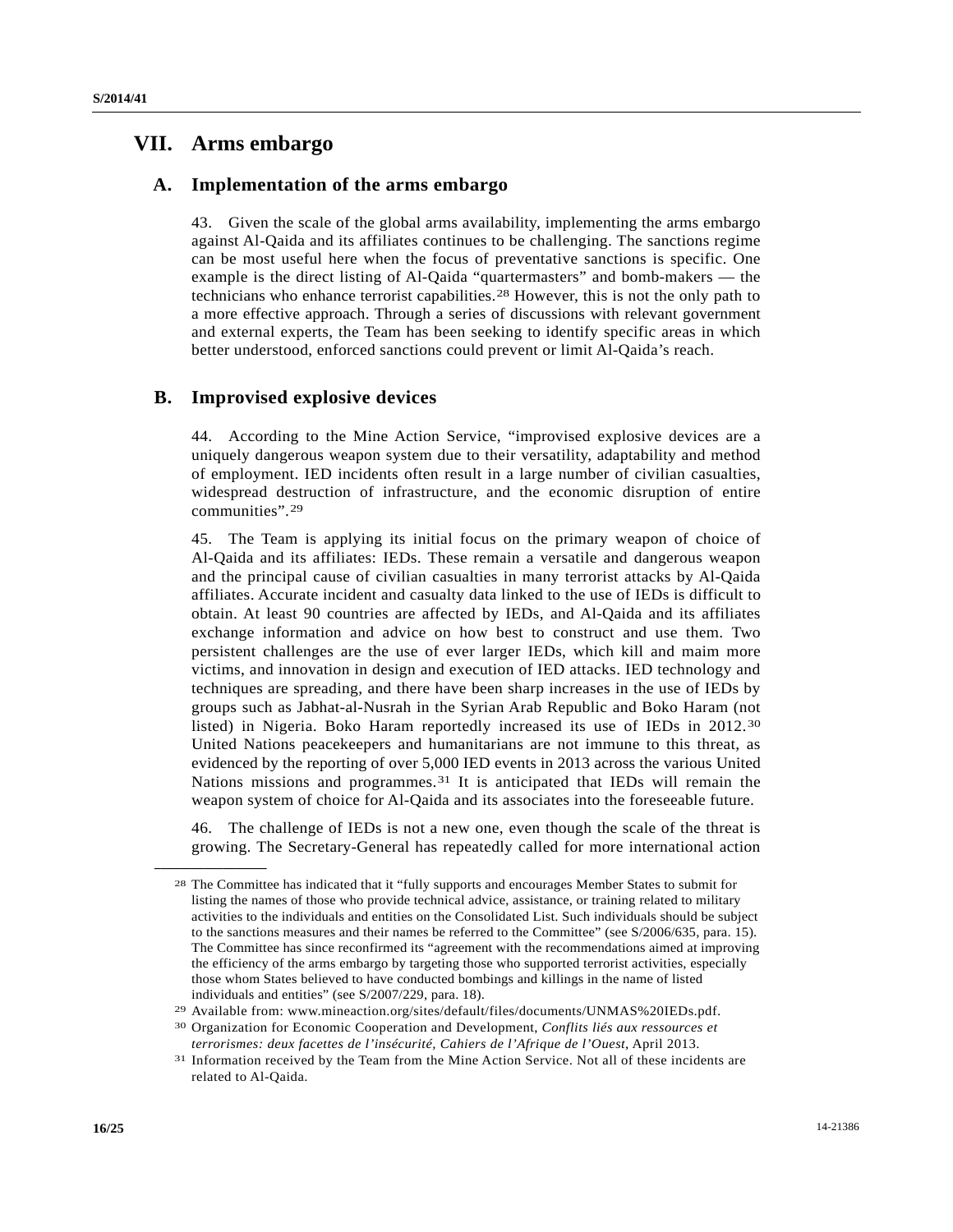on IEDs, and this is a subject of intense discussion between the Team and Member States. The Team has also engaged in detailed technical discussions with counter-IED specialists and those involved with private sector supply chains of components that may be used to construct IEDs.

47. The provision of arms to listed Al-Qaida affiliates or individuals is a breach of the arms embargo. The arms embargo includes "arms and related materiel of all types including weapons and ammunition, military vehicles and equipment, paramilitary equipment, and spare parts for all of these".[3](#page-16-0)2 The term "related materiel" under the Al-Qaida arms embargo could include dual-use materials that could be used to make weapons, in particular components that could be used to manufacture improvised explosive devices. As Al-Qaida and its associates will use any available types of explosives to conduct attacks, the Team recommends that the Committee should encourage Member States to apply the term "arms and related materiel of all types" under the Al-Qaida arms embargo to all types of explosives, whether military, civilian or improvised explosives, but also to raw materials and components that can be used to manufacture IEDs or unconventional weapons, including but not limited to chemical components, detonating cord, fertilizers and poisons. The Committee has previously considered this issue,  $33$  $33$  and the Team proposes to advance this initially through a revised explanation of terms paper currently under consideration by the Committee.

48. A comprehensive approach to limit IEDs should be a global approach, and one that reaches out directly to key partners in the private and public commercial sectors. Al-Qaida and its affiliates use both military components when they can secure them and civilian components to construct IEDs. Governments play the leading role in securing military stockpiles or preventing leakage from official procurement channels. The private and public commercial sectors, however, play a crucial role in manufacturing and influencing the availability, audit and signatures of commercial components. These include fertilizers such as ammonium nitrate and potassium chlorate, often used to make IEDs. Commercial detonating cord is also increasingly being used by terrorist manufacturers of IEDs, not least as these are less likely to injure or kill bomb-makers than are home-made detonators.

49. The Team believes that a sharper analytical focus on IED components used by Al-Qaida and its affiliates, based on better information-sharing by affected States, could help in enforcing sanctions. Better identification of prevailing methods and choice of components could facilitate a coordinated approach to prevention.[3](#page-16-2)4 This relates in particular to large IEDs, which often use multiple detonators or detonating cord. Close cooperation with commercial manufacturers could help initiate measures to limit availability and improve forensic audit capabilities, particularly in cases of IED strikes where sophisticated forensic teams are not readily available.

<span id="page-16-1"></span><span id="page-16-0"></span> $32$  Resolution 1390 (2002), para. 2, as reiterated in resolution 2083 (2012), para. 1.<br> $33$  The Committee requested the Team "to work on a document compiling States' experiences in dealing with the threat of civilian and improvised explosives" and decided that "the recommendation to explicitly specify that the arms embargo covers […] civilian and improvised explosives […], could be referred to the Security Council for discussion on any future resolution" (see S/2008/16, para. 23).

<span id="page-16-2"></span><sup>34</sup> This has been done before with regard to ammonium nitrate. For example, the United States Joint IED Defeat Organization worked with the international fertilizer association to trace the production and the distribution of nitrogen-based products in order to contain its supply to terrorists. (Discussions between the Team and Member State experts, November 2013.)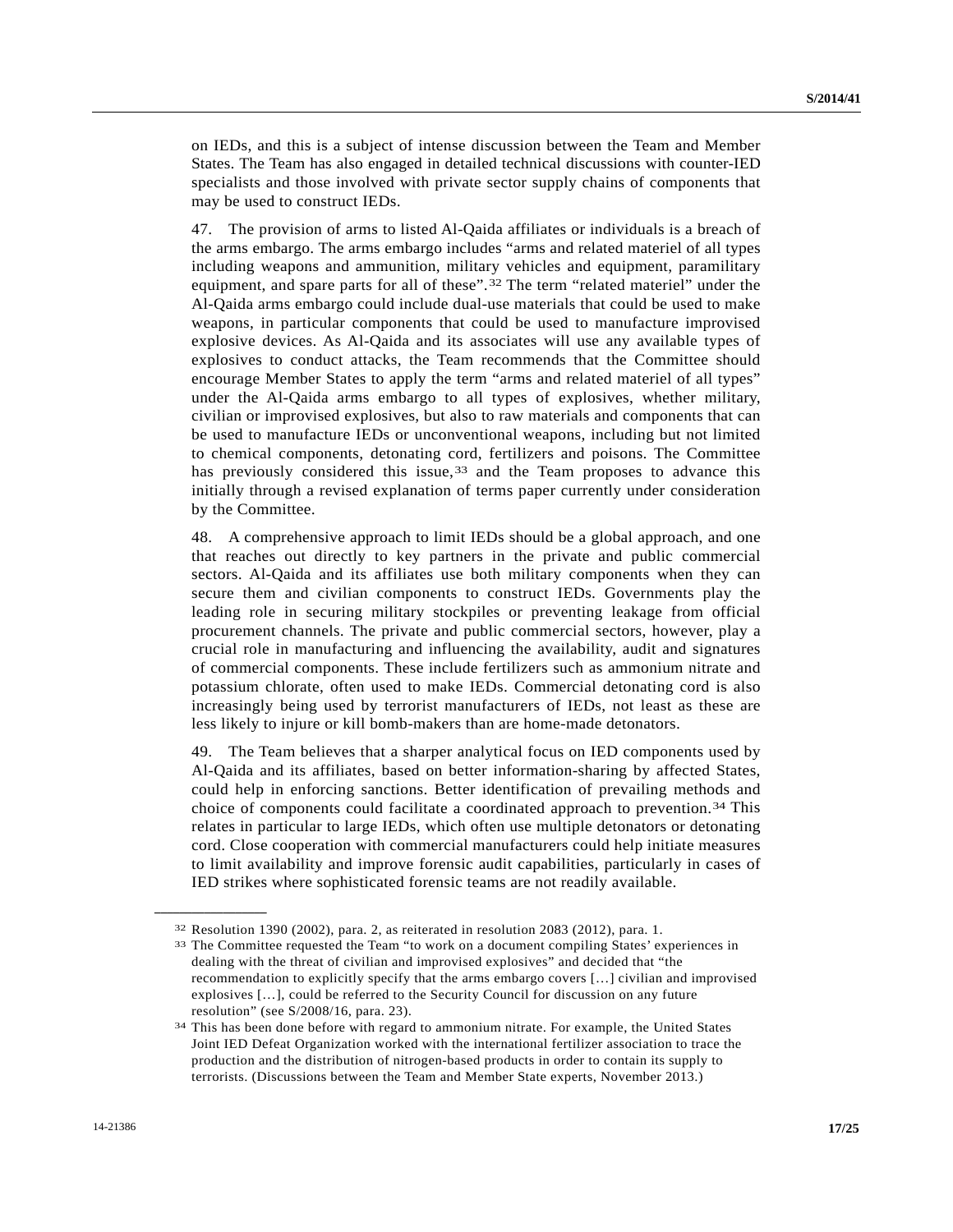50. The Team will continue to engage with relevant Member States and commercial producers and consumers, in particular those in the mining, chemical and construction sectors, to identify potential initiatives that could enhance the disruptive and preventative sanctions against Al-Qaida and its affiliates. At present, three problems inhibit concerted action on this agenda. First, the awareness of how commercially produced materials are being used by Al-Qaida and its affiliates often does not extend beyond the security communities of Governments. Second, national regulatory frameworks vary enormously on this. Third, a self-regulatory or standards-based approach to the problem has yet to be defined — and this is one particular area in which existing work on the problem of IEDs could be advanced. Each of these challenges can be overcome by systematic work through which affected States work collaboratively, the private and State-owned commercial sectors are engaged and strategic imagination is applied to the problem.

### **C. Terrorist training**

<span id="page-17-1"></span><span id="page-17-0"></span>**\_\_\_\_\_\_\_\_\_\_\_\_\_\_\_\_\_\_** 

51. The arms embargo includes a ban on the provision of technical advice, assistance or training related to military activities, which, without exception, must be denied to those designated on the Al-Qaida Sanctions List. This includes preventing any individual from participating in any training designed to teach military skills and recruiting individuals to Al-Qaida or listed affiliates, as this is akin to supplying technical advice, assistance or training. Member States should continue to actively consider listing key individuals who are instrumental in delivering training or enabling recruitment to Al-Qaida affiliates. This includes those identified as central to the indoctrination and recruitment of suicide bombers.[35](#page-17-0)

#### **D. Chemical, biological, radiological and nuclear materials**

52. The Team continues to track closely allegations of efforts by Al-Qaida and its affiliates to gain access to chemical, biological, radiological or nuclear materials. The risks here need to be set into context: accessing, handling or successfully conducting attacks with such material is more complex than is commonly assumed. However, in a competitive environment in which Al-Qaida and its affiliated groups tussle for pre-eminence, the potential for symbolic or substantive use of such materials in an attack remains. Incidents of theft of related materials continue, for example, the theft of radioactive material in Mexico in December 2013<sup>[36](#page-17-1)</sup> and the seizure of a kilogram of uranium in South Africa in November 2013.[3](#page-17-2)7 Such incidents are relatively rare, but are reminders of the necessity of vigilance. The

36 "Mexico hospitalizes six suspected of stealing radioactive material", *Reuters*, 6 December 2013. 37 "South Africa says seized uranium is not enriched and the nuclear material is not from the

<sup>&</sup>lt;sup>35</sup> The Committee has in principle agreed with "improving the efficiency of the arms embargo by targeting those who support terrorist activities", see S/2006/1047, para. 15. See also S/2006/635, para. 15.

<span id="page-17-2"></span>continent", *International Business Times*, 26 November 2013 and "Navigating nuclear traffic", *Institute for Security Studies*, Pretoria, 29 November 2013. The seized uranium, or "yellowcake", had a 0.38 per cent uranium-235 content, which is below the average 0.7 per cent found in natural uranium and 90 per cent below weapons-grade material. It thus posed no real threat other than possible poisoning. This type of uranium is used for industrial purposes and is found in material used in the construction of ship hulls and in airplanes.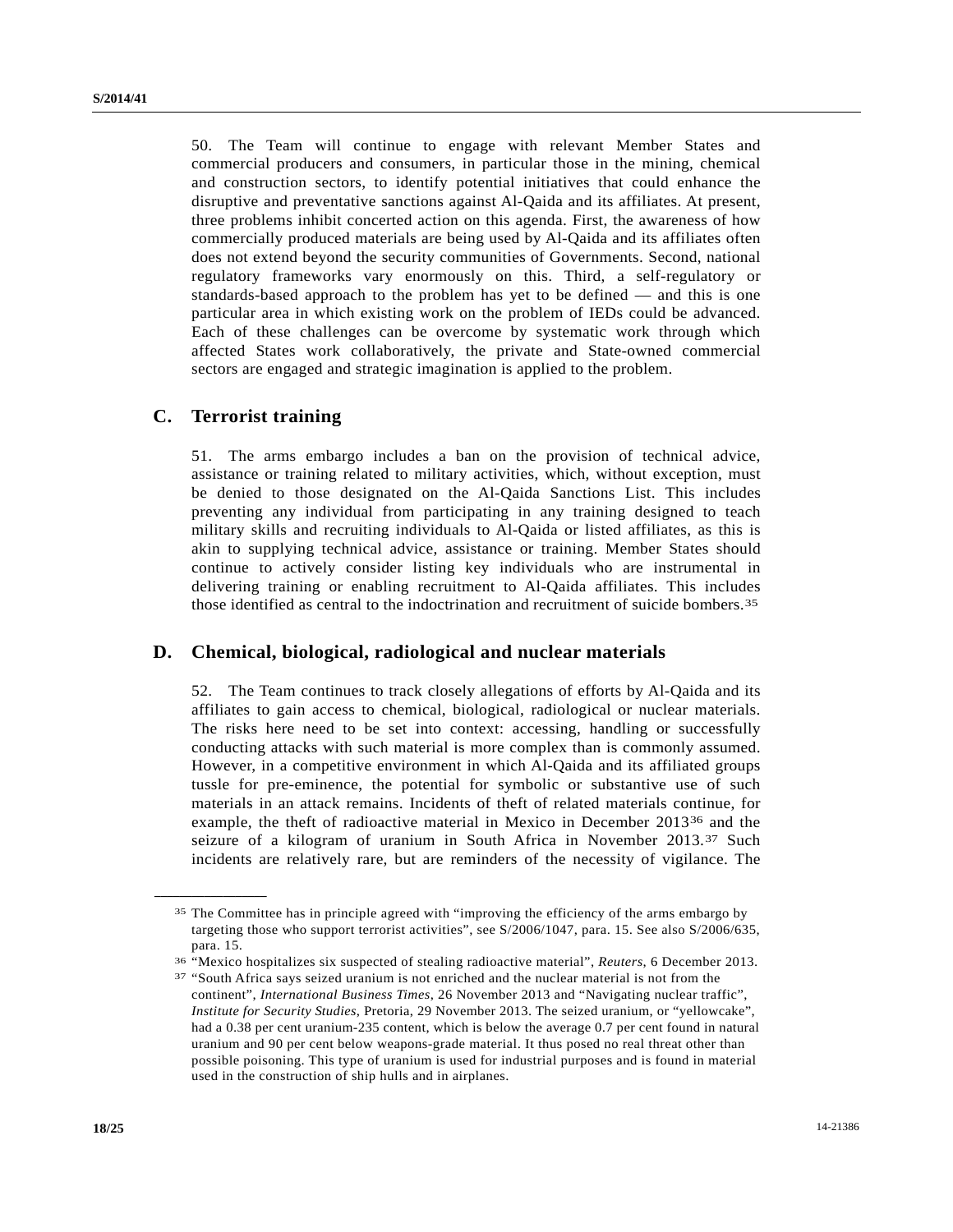Team continues to work closely with the group of experts assisting the Committee established pursuant to resolution [1540 \(2004\)](http://undocs.org/S/RES/1540(2004)) to ensure that technological frontiers and the intent and motivations of Al-Qaida and its affiliates are being effectively tracked by the Security Council.[3](#page-18-0)8

#### **E. Man-portable air defence systems**

53. Man-portable air defence systems (MANPADS) have long been the subject of particular attention by international authorities. There have been more than 40 attacks by man-portable air defence systems on civilian aircraft since the 1970s.[39](#page-18-1) This is a real threat, albeit one that has been largely contained by careful national, bilateral and multilateral cooperation. Reports of such systems in the Sahel coming under the potential control of Al-Qaida affiliates have been a cause for concern in 2013. These will likely have degraded — thermal batteries do not last forever — but could nonetheless still pose a threat or be used for training and rehearsing a potential attack. The AQIM arsenal may now include sophisticated antiaircraft weapons originating from Libya, even though these are unlikely to be operational. A Member State in the Sahel told the Team of seizing man-portable, low-altitude surface-to-air missiles from an Al-Qaida affiliate. Russian Strela (SA-7) models remain common and relatively cheap on black or grey markets.

54. A larger "pool" of available man-portable air defence systems would exacerbate the risks posed by these systems. Some estimates suggest that there were up to 20,000 Libyan missiles held by the Qadhafi Government — some of which may no longer be under government control.[4](#page-18-2)0 Currently, some 47 non-State armed groups[4](#page-18-3)1 "are believed to have held, or be holding", man-portable air defence systems. The potential increase during 2013 in the availability of man-portable air defence systems to Al-Qaida affiliates in Africa, and as a result of the conflict in the Syrian Arab Republic, could pose a future threat.

# **VIII. Activities of the Monitoring Team**

#### **A. Visits**

<span id="page-18-0"></span>**\_\_\_\_\_\_\_\_\_\_\_\_\_\_\_\_\_\_** 

55. From July to December 2013, the Team conducted 13 country visits, to Afghanistan, Australia, Bosnia and Herzegovina, Chad, Jordan, Lebanon, Pakistan,

<sup>38</sup> The Committee has requested the Team "to continue to explore how the recommendations, including those relating to the threat of the use of chemical, biological, radiological or nuclear materials, can be made more specific to address the threat posed by Al-Qaida and the Taliban". See S/2005/760, sect. IV.

<span id="page-18-1"></span><sup>39</sup> According to ICAO, by 2004 at least 42 civilian aircraft have been attacked by such systems since 1970, with 29 of them going down. See ICAO presentation, March 2004, see www.osce.org/ documents/sg/2004/03/2203\_en.pdf. See also: www.state.gov/t/pm/rls/fs/169139.htm.

<span id="page-18-2"></span><sup>40</sup> United Nations Office on Drugs and Crime, *Transnational organized crime in West Africa — a threat assessment*, February 2013. Andrew J. Shapiro, Assistant Secretary, Bureau of Political-Military Affairs, United States Department of State, "Addressing the Challenge of MANPADS Proliferation", remarks on, 2 February 2012, available at: http://www.state.gov/t/pm/rls/rm/ 183097.htm.

<span id="page-18-3"></span><sup>41</sup> Michael Ashkenazi and others, "MANPADS: a terrorist threat to civilian aviation?", Bonn International Center for Conversion, February 2013.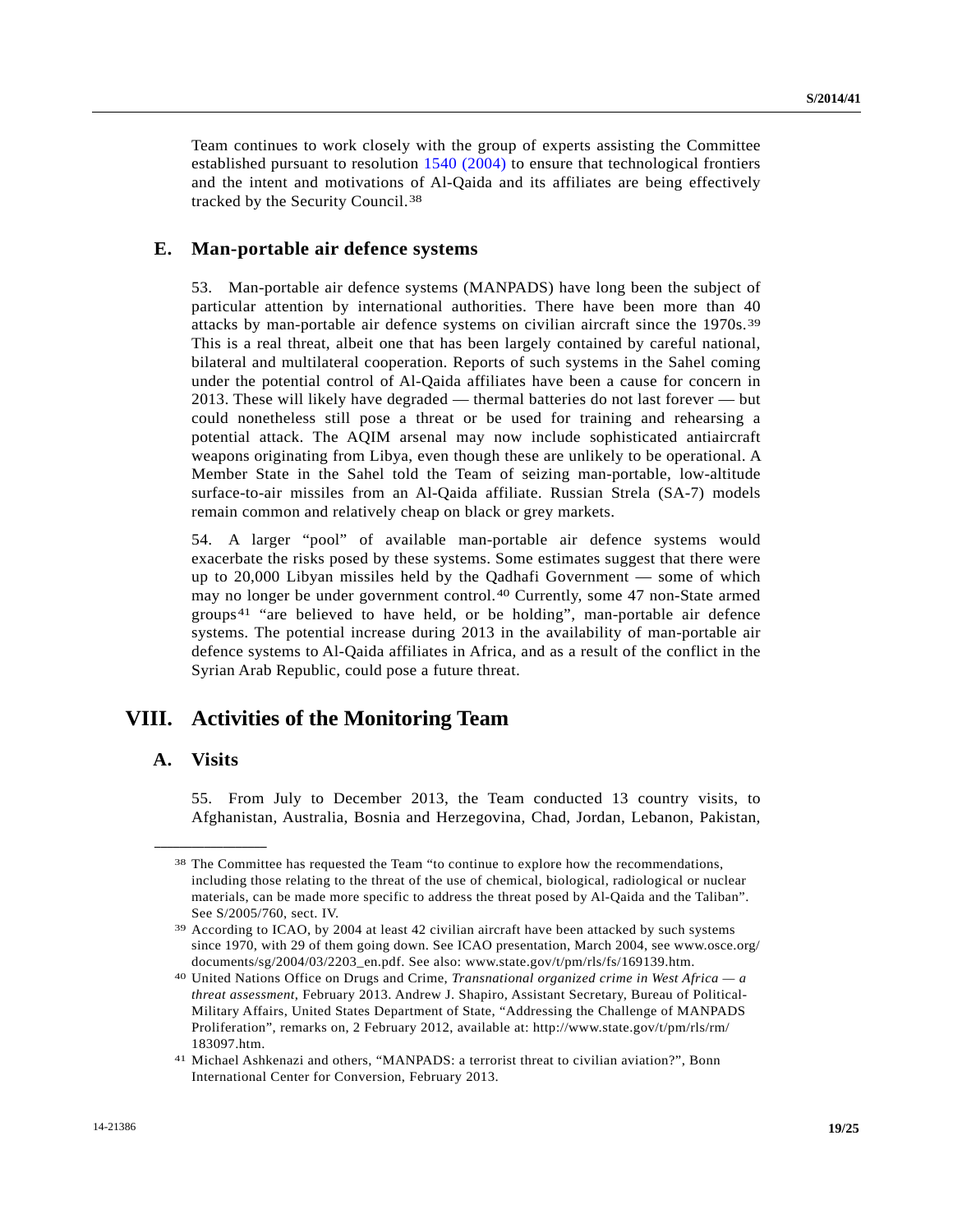Senegal, Tajikistan, Turkmenistan, Turkey, the United Kingdom of Great Britain and Northern Ireland and the United States. The Team continued to maximize value for money wherever it could with regard to international travel. During 2013 as a whole, the Team made a number of multiple country visits from headquarters, saving 19 international return flights from New York.

### **B. Talks and meetings**

56. The Team has sought to promote the sanctions regime and the current agenda of the Committee through a range of talks and external meetings. This included talks at the International Institute for Strategic Studies in London; the Carnegie Endowment for International Peace in Washington, D.C.; a regional security conference in Muscat; and the University of Texas in Austin, United States. The Team continues to meet with a range of academics who work on matters relating to Al-Qaida and its affiliates.

## **C. Regional meetings with intelligence and security services**

57. On 2 and 3 July 2013, the Team held the eleventh regional meeting of intelligence and security services, in Vienna. Seven countries participated in detailed discussions of the contemporary threat from Al-Qaida and its affiliates. On 18 and 19 December 2013, the Team held its first regional meeting of intelligence and security agencies in North and West Africa and the Sahel, in Abidjan. Côte d'Ivoire generously co-hosted the meeting, at which 11 countries participated. The Team also met with a variety of other intelligence and security officials during country visits and at regional meetings to which it was invited. These meetings help the Team to maintain up-to-date assessments of listed groups and individuals.

58. The discussions of the Monitoring Team with national intelligence and security services are a valuable reminder of the preventative value of intelligence in counterterrorism, and its crucial importance to informing Al-Qaida sanctions listings.

# **D. Advancing a "One United Nations" approach to counter-terrorism**

59. The Team remains an active member of the Counter-Terrorism Implementation Task Force and attended the annual retreat in New York in December 2013. The logic of greater coordination and coherence between United Nations counter-terrorism bodies and the wider United Nations family persists, in particular closer engagement with United Nations bodies focused on development and human rights. The revitalization and revised reporting mandates of the working groups of the Task Force, due to be formally agreed in early 2014, should also enhance a more integrated and productive United Nations approach to counter-terrorism. The Team has liaised closely with the consultant leading the project funded by the Task Force on terrorist designations, as this project has the potential to improve the quality of designations and encourage listing proposals from Member States who have not previously proposed names. Moreover, the Team has been an active contributor to documents on United Nations strategy, including the report of the Secretary-General on United Nations counter-terrorism efforts in Africa and the integrated strategy on the Sahel.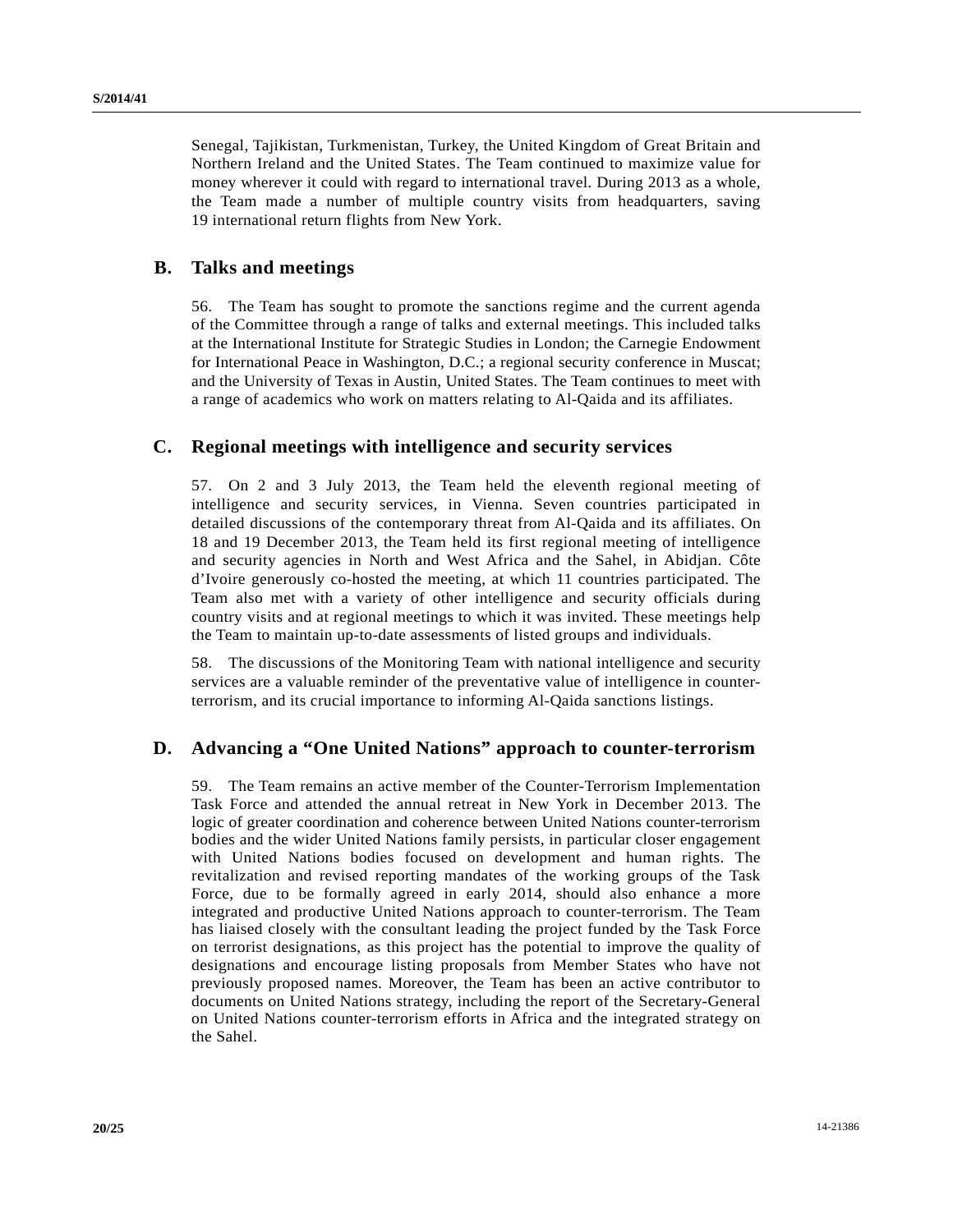60. The Team continues to work closely with the Counter-Terrorism Committee Executive Directorate and the UNODC Terrorism Prevention Branch. The important work of the Executive Directorate in advancing Security Council resolution [1373](http://undocs.org/S/RES/1373(2001))  [\(2001\),](http://undocs.org/S/RES/1373(2001)) and valuable programmes on border security and counter-terrorism finance, also help to advance the Al-Qaida sanctions regime. The Terrorism Prevention Branch remains the primary entity in the United Nations counter-terrorism family providing legal counter-terrorism capacity-building, and should continue to be the preferred conduit for relevant technical assistance projects.

### **E. International and regional organizations**

The Team participated in numerous meetings at the international, regional and subregional levels, including with the Organization for Security and Cooperation in Europe (OSCE), the European Union, the North Atlantic Treaty Organization, the World Customs Organization, ICAO and INTERPOL. During the reporting period, the Team participated in 14 such meetings and continued engagement through regular consultations with some of them. This included an expert presentation at an OSCE conference in Ukraine. The Team also continued to play an active role in the development of measures to counter the financing of terrorism through its participation in plenary meetings of FATF and meetings of the FATF-style regional bodies. In all these meetings, the Team was able to inform other participants about the Al-Qaida sanctions regime and discuss implementation requirements.

#### **F. Cooperation between the Security Council and INTERPOL**

62. The Team continues to work with INTERPOL on the issue of INTERPOL-United Nations Security Council Special Notices. If suitable donors can be identified, further training workshops on these special notices could be organized by INTERPOL.

### **G. Cooperation with other Security Council panels of experts**

63. Security Council sanctions remain an area in which reflective, structured thinking about how best to design, implement and monitor targeted sanctions is useful. The Al-Qaida sanctions regime has 283 list entries (as at 26 December 2013), while all other United Nations targeted sanctions regimes have around 800 list entries combined. The opportunities for sharing ideas and practical advice on what works are significant. Discussions with different expert groups continued over the past six months, which helped the Team to advance two specific initiatives.

64. The Team also invested considerable time in 2013 to advise on, design and trial a new sanctions list database that reflected a more detailed list of identifiers. The outputs of this work have been shared with the Department of Political Affairs, which is commencing work on a cross-sanctions list database. When implemented, this could deliver significant benefits to all the sanctions regimes.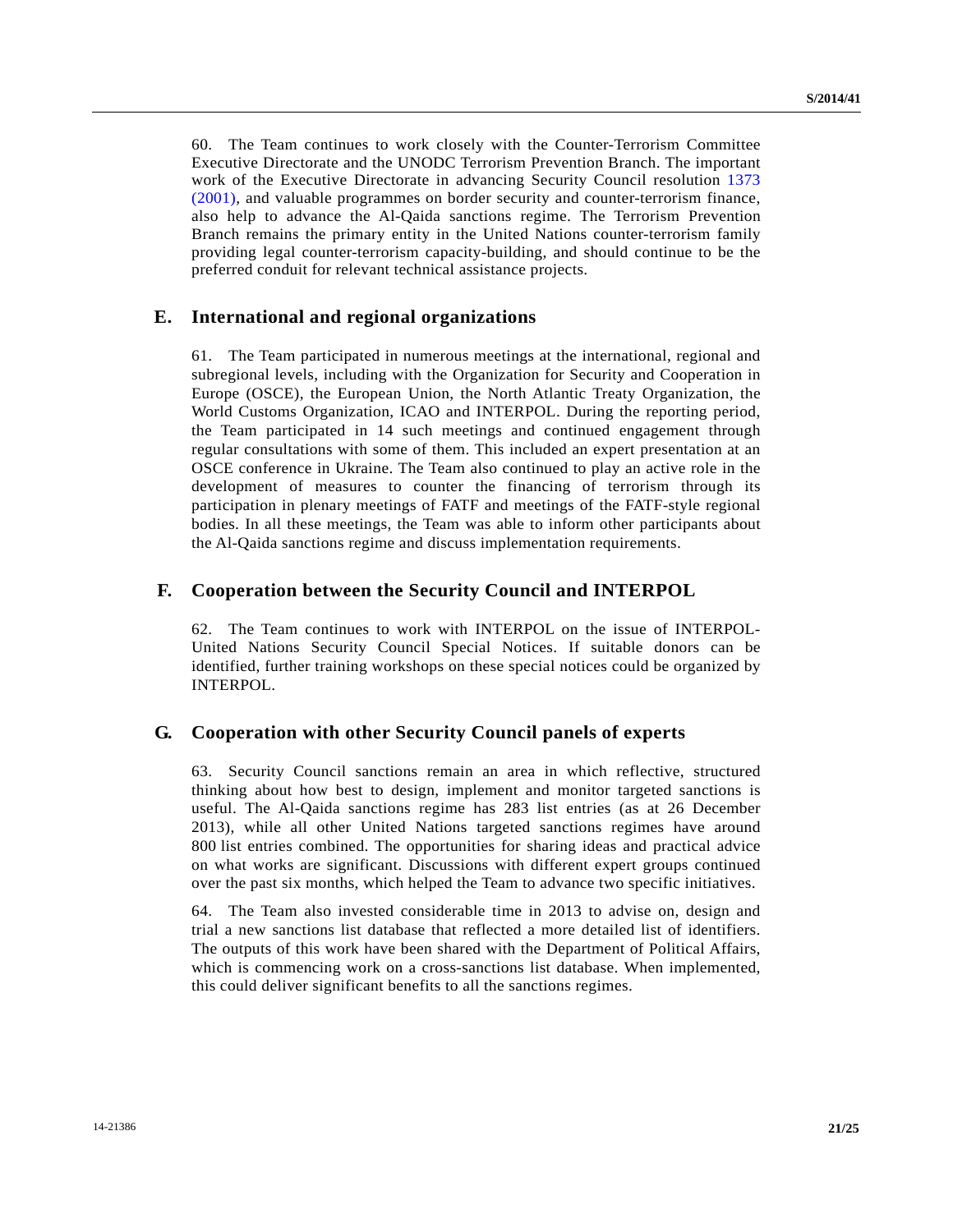# **H. Efficiency and transparency**

65. The Team continues to maximize efficiency and transparency in its work. Team activities have been conducted with a focus on managing costs and directing efforts towards direct support of the Committee and improving implementation of the sanctions.

# **I. Contributing to the public debate**

66. The Team would welcome feedback regarding the analysis and recommendations contained in the present report. Such feedback can be e-mailed to 1267mt@un.org.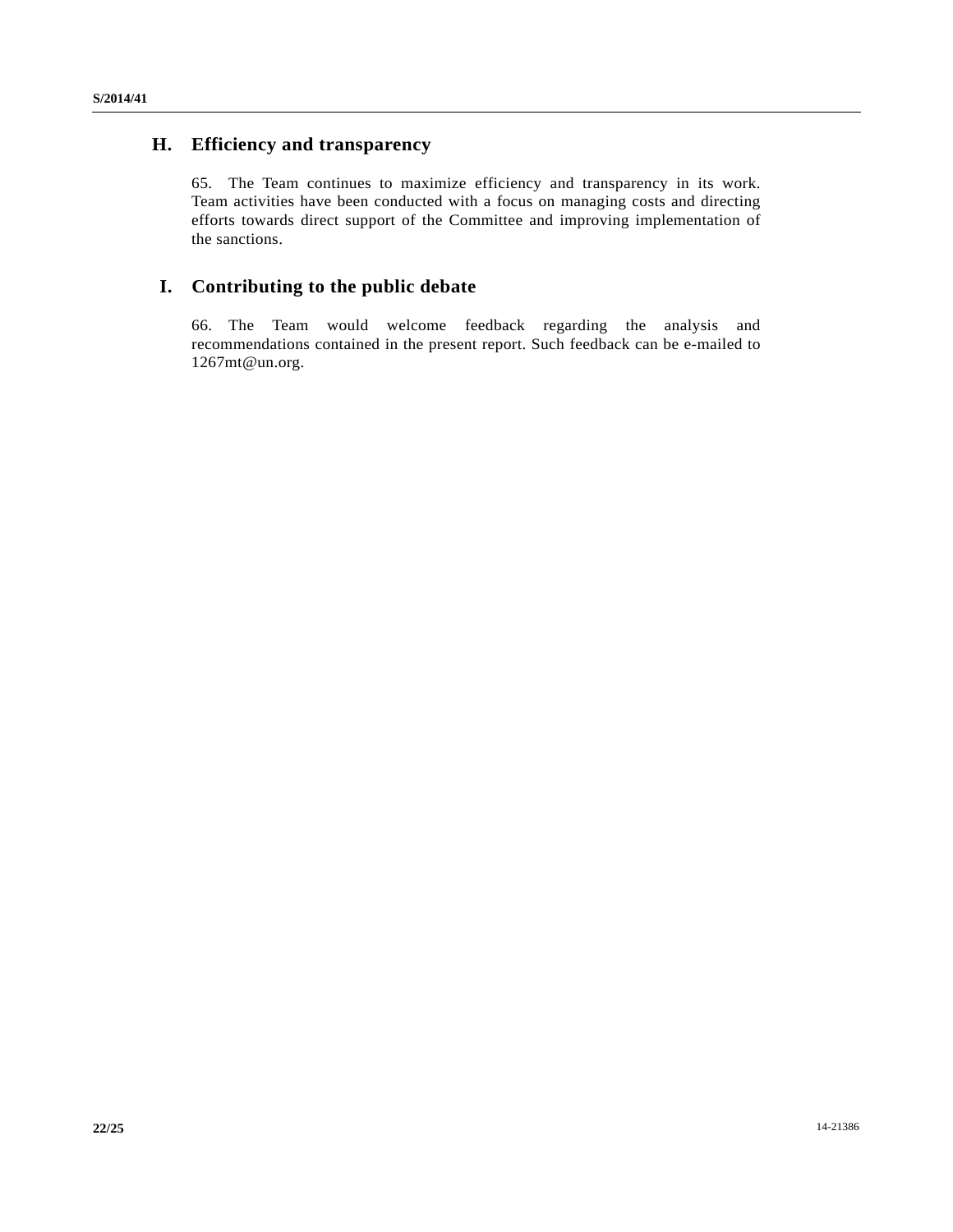## **Annex**

# **Litigation relating to individuals and entities on the Al-Qaida Sanctions List**

1. The legal challenges involving individuals and entities on the Al-Qaida Sanctions List, or whose names the Committee has removed from the List, known to the Monitoring Team to be pending or to have been recently concluded are described below.

### **European Union**

<span id="page-22-1"></span><span id="page-22-0"></span>**\_\_\_\_\_\_\_\_\_\_\_\_\_\_\_\_\_\_** 

2. On 18 July 2013, the Court of Justice of the European Union dismissed the joint appeals by the European Commission, the Council of the European Union and a State member of the Union against the decision regarding Yasin Abdullah Ezzedine Qadi (delisted) taken by the General Court of the European Union in September  $2010$ ,<sup>a</sup> and upheld the General Court's annulment of the restrictive measures adopted against Mr. Qadi.[b](#page-22-1) The Court of Justice found that information or evidence needed to substantiate the allegations against Mr. Qadi was lacking.

3. The action brought by Sanabel Relief Agency Limited (delisted), among others, against the European Commission remains pending before the General Court.<sup>c</sup>

4. The actions brought by Abdulbasit Abdulrahim and Shafiq Ben Mohamed Ben Mohamed Al-Ayadi (both delisted) are also pending before the General Court after they were referre[d](#page-22-3) back by the Court of Justice on appeal. $d$  In both instances, the Court of Justice found that, despite being delisted, the respective applicant retains an interest in having European courts recognize that he should have never been included on th[e](#page-22-4) list in the first place.<sup>e</sup>

5. The action brought by Hani al-Sayyid al-Sebai Yusif (QI.A.198.05) seeking a declaration that the European Commission unlawfully failed to remove Mr. Yusif's name from the list of persons, groups and entities subject to restrictive measures is awaiting judgement by the General Court.<sup>[f](#page-22-5)</sup>

6. Most recently, Mohammed al-Ghabra (QI.A.228.06) brought an action against the European Commission seeking annulment of the restrictive measures adopted against him.[g](#page-22-6)

a Judgment of the General Court of the European Union, Case T-85/09, *Kadi v. Commission*, 30 September 2010 (available from http://curia.europa.eu).

b Judgment of the Court of Justice of the European Union (Grand Chamber), Joined Cases C-584/10 P, C-593/10 P and C-595/10 P, Commission, Council, *United Kingdom v. Kadi*, 18 July 2013 (available from http://curia.europa.eu).

<span id="page-22-3"></span><span id="page-22-2"></span>c Case T-134/11, *Al-Faqih and Others v. Commission* (available from http://curia.europa.eu). d Case T-127/09 RENV, *Abdulrahim v. Council and Commission*; Case T-527/09 RENV, *Ayadi v.* 

*Commission* (available from http://curia.europa.eu).<br>
<sup>e</sup> Judgment of the Court of Justice of the European Union (Grand Chamber), Case C-329/12 P,

<span id="page-22-4"></span>*Abdulrahim v. Council and Commission*, 28 May 2013; Judgment of the Court of Justice of the European Union (Tenth Chamber), Case C-183/12 P, *Ayadi v. Commission*, 6 June 2013 (available from http://curia.europa.eu).

f Case T-306/10, Yusef v. Commission (available from http://curia.europa.eu).

<span id="page-22-6"></span><span id="page-22-5"></span>Case T-306/10, *Yusef v. Commission* (available from http://curia.europa.eu). g Case T-248/13, *Al-Ghabra v. Commission* (available from http://curia.europa.eu).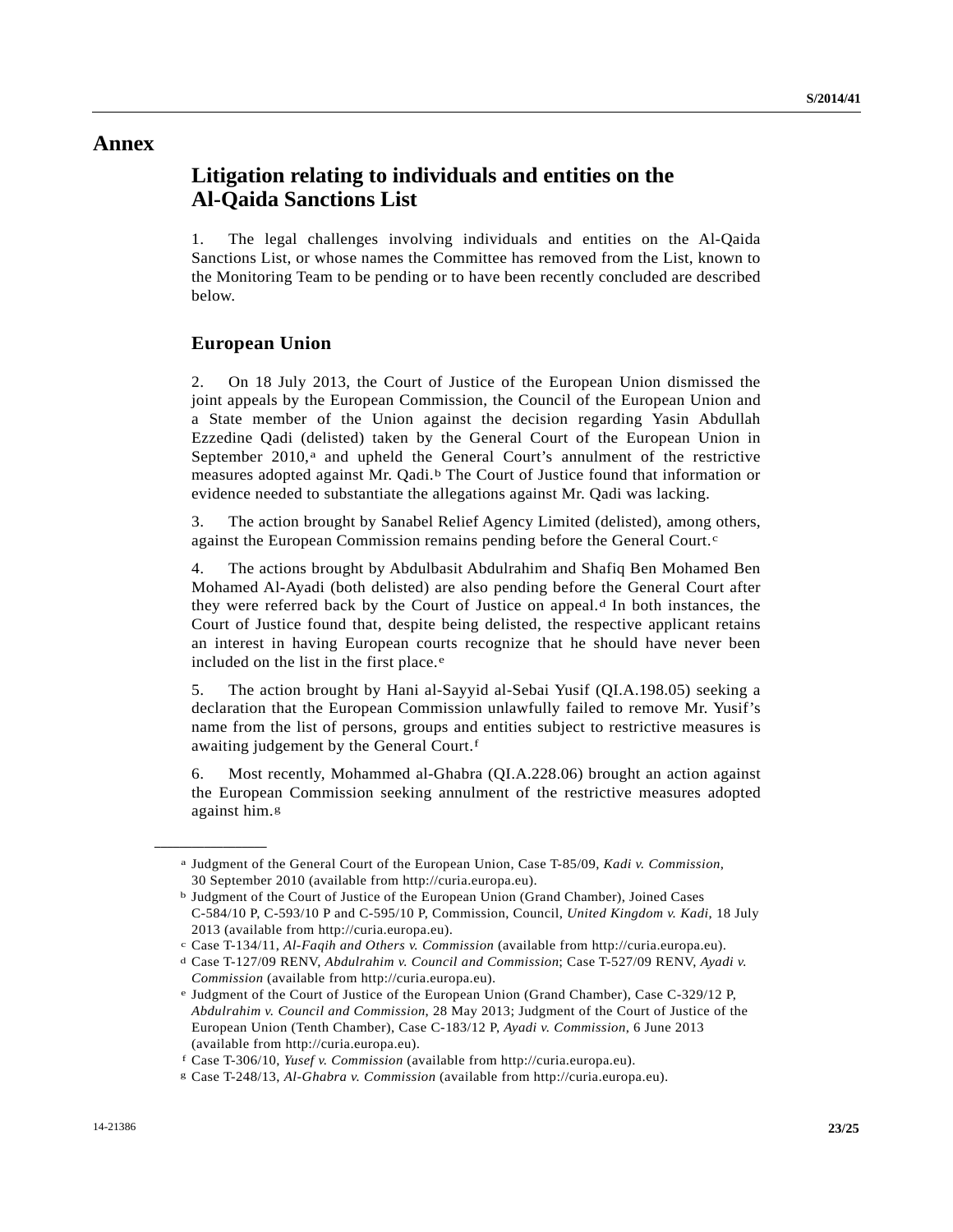### **Pakistan**

7. The action brought by the Al Rashid Trust (QE.A.5.01) against the application of the sanctions measures against it remains pending in the Supreme Court of Pakistan on appeal by t[h](#page-23-0)e Government from an adverse decision of 2003.<sup>h</sup> The similar challenge brought by Al-Akhtar Trust International (QE.A.121.05) remains pending before a lower court.h

## **United Kingdom of Great Britain and Northern Ireland**

8. The United Kingdom is currently defending a judicial review challenge to its decision-making with regard to the designation under the Al-Qaida sanctions regime of Hani al-Sayyid al-Sebai Yusif (QI.A.198.05), who resides in the United Kingdom. The decision of the Foreign Secretary to allow the claimant's name to be added to the list of persons subject to the Al-Qaida sanctions regime was upheld by the Court of Appeal on 29 October 2013.<sup>[i](#page-23-1)</sup>

9. The United Kingdom is also defending judicial review challenges to its decision-making with regard to the designations under the Al-Qaida sanctions regime of Abdulbasit Abdulrahim, Abdulbaqi Mohammed Khaled and Maftah Mohamed Elmabruk (all of whom have been delisted). These cases were all stayed pending the outcome of the Yusif case discussed above.<sup>i</sup>

10. Mohammed al Ghabra (QI.A.228.06), who resides in the United Kingdom, dropped his judicial review challenge to the decision-making of the United Kingdom with regard to his designation under the Al-Qaida sanctions regime.<sup>i</sup>

### **United States of America**

11. On 23 September 2011, the United States Court of Appeals for the Ninth Circuit issued a decision upholding the designation of Al-Haramain Foundation (United States of America) (QE.A.117.04) on the merits and finding that, while aspects of the process afforded to the Foundation violated its Fifth Amendment right to due process, these violations were a harmless error.<sup>[j](#page-23-2)</sup> The Ninth Circuit did find, however, that the failure to obtain a judicial warrant prior to the designation violated the Fourth Amendment and remanded the case to the district court to consider what remedy, if any, was appropriate. On 14 December 2011, the Government petitioned the Ninth Circuit for a rehearing. On 27 February 2012, the Ninth Circuit denied the rehearing petition and revised its opinion to clarify the Fourth Amendment holding. $k$ 

<span id="page-23-1"></span><span id="page-23-0"></span>h Information provided by Pakistan.

<span id="page-23-2"></span>i Information provided by the United Kingdom.

j *Al Haramain Islamic Foundation, Inc. v. United States Department of the Treasury*, No. 10-35032, 23 September 2011 (available from www.ca9.uscourts.gov/datastore/opinions/ 2011/09/23/10-35032.pdf).

<span id="page-23-3"></span>k *Al Haramain Islamic Foundation, Inc. v. United States Department of the Treasury*, 2012 U.S. App. LEXIS 4026, 27 February 2012.